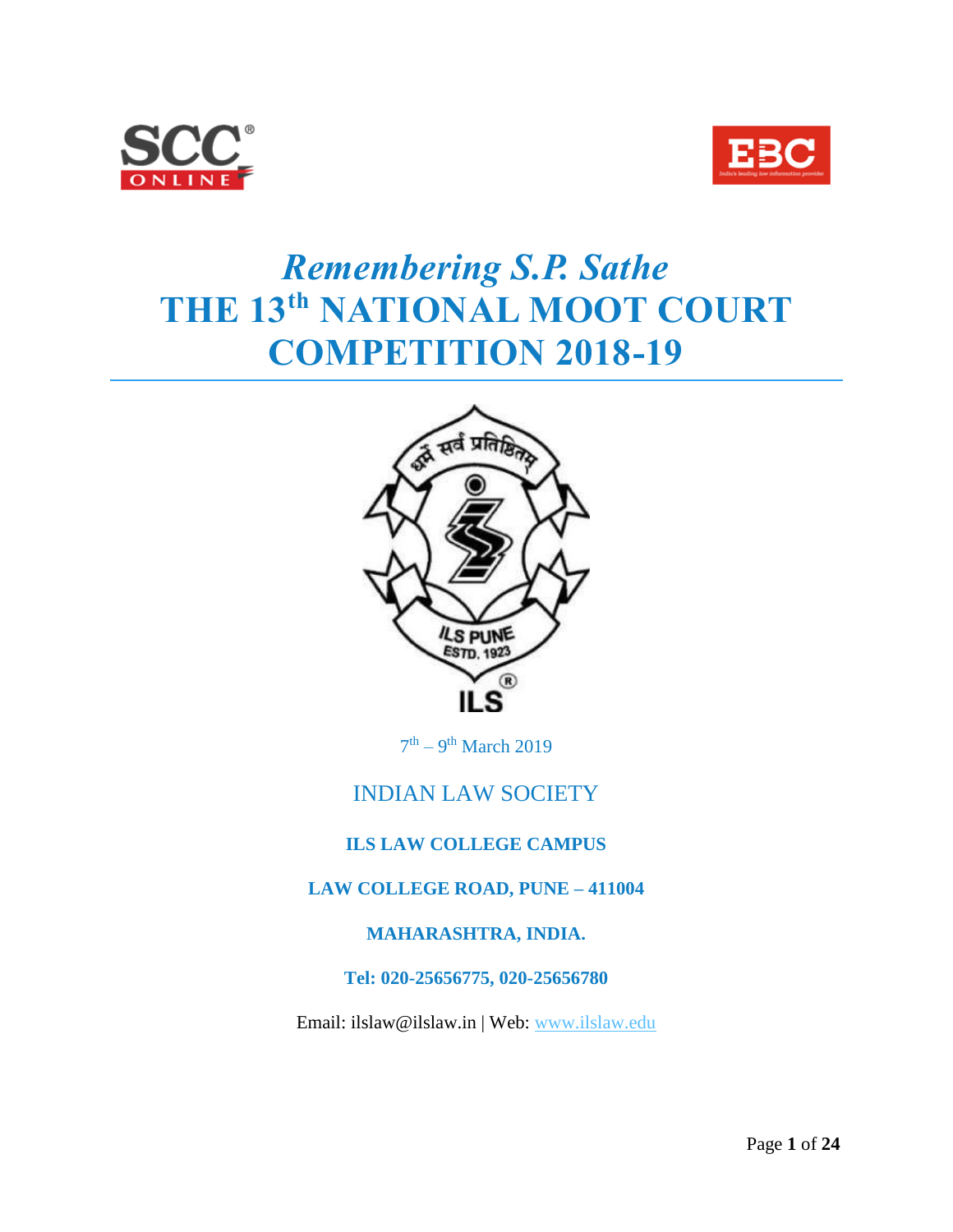# **INDEX**

# **Contents**

| <b>INDIAN LAW SOCIETY, PUNE</b>                                                                        | 3              |
|--------------------------------------------------------------------------------------------------------|----------------|
| ILS LAW COLLEGE, PUNE                                                                                  | 3              |
| <b>ABOUT PROFESSOR S. P. SATHE</b>                                                                     | $\overline{4}$ |
| REMEMBERING S. P. SATHE: THE13 <sup>th</sup> NATIONAL MOOT COURT COMPETITION 2018-19 -<br><b>THEME</b> | 5              |
| <b>COMPETITION CASE</b>                                                                                | 6              |
| <b>RULES</b>                                                                                           | 10             |
| PART I GENERAL                                                                                         | 11             |
| PART II REGISTRATION                                                                                   | 12             |
| PART III FORMAT OF THE COMPETITION                                                                     | 14             |
| <b>PART IV MEMORIALS</b>                                                                               | 15             |
| PART V ADJUDICATION                                                                                    | 18             |
| PART VI MISCELLANEOUS                                                                                  | 20             |
| <b>TIMELINE FOR THE COMPETITION</b>                                                                    | 21             |
| <b>CONTACT</b>                                                                                         | 22             |
| <b>REGISTRATION FORM</b>                                                                               | 23             |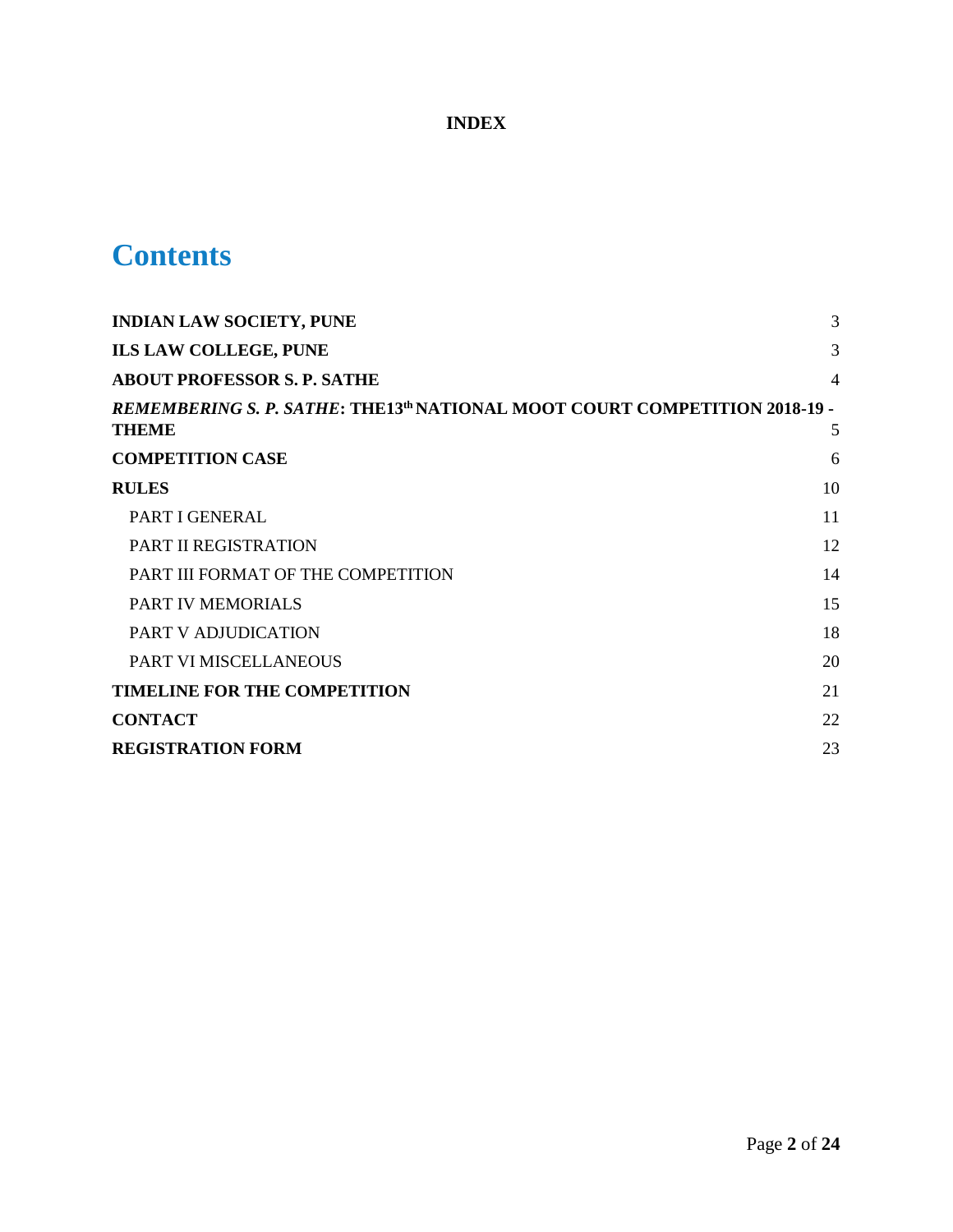# <span id="page-2-0"></span>**INDIAN LAW SOCIETY, PUNE**

The Indian Law Society was established in 1923 as a Public Charitable Trust registered under the Societies Registration Act. It is a non-profit organization established with the sole purpose of imparting legal education. The Society is a voluntary association of persons, who came together with a pledge to launch courses on law, formal and informal, where law and legal doctrines are taught with social utility, purpose, impact and social relevance. The founder members of the Indian Law Society were the legal luminaries like Sir Narayanrao Chandavarkar, Shri J. R. Nanasaheb Gharpure, Diwan Bahadur and P. B. Shingane. Indian Law Society established ILS Law College in 1924, with a view of facilitating infrastructure essential for the study of law. Establishment of the Law College by the Indian Law Society was indeed a pivotal moment in Indian Legal Education as the College exemplified academic excellence, social relevance, and professional competence. Imaginative realignment of written law or the hard law with a view to reorient them with the Indian social milieu has always been the strength of the Indian Law Society.

# <span id="page-2-1"></span>**ILS LAW COLLEGE, PUNE**

Established in 1924, ILS Law College is one of the oldest law schools in India and has been playing a pioneering role in legal education and scholarship in the country. Ninety-four years since its establishment, the Law College has acquired the reputation of being a premier institution imparting quality legal education.

Since its inception, ILS Law College has produced some of the most highly regarded contributors in the field of law. Three Chief Justices of the Supreme Court, Justice P. B. Gajendragadkar, Justice Y. V. Chandrachud, Justice E. S. Venkataramaiah, Former Governor of Maharashtra K. M. Reddy, Former Defence& Finance Minister and First Chief Minister of Maharashtra Y. B. Chavan, Former Minister of Commerce Mohan Dharia, Former Chief Ministers of Maharashtra, Sushil Kumar Shinde and VilasraoDeshmukh, all received legal education from ILS Law College.

With its illustrious history and heritage, the institution has contributed immensely to the growth of legal profession and has upheld its tradition of producing meritorious legal scholars who dedicate themselves to public service and reform. The generations of distinguished legal luminaries who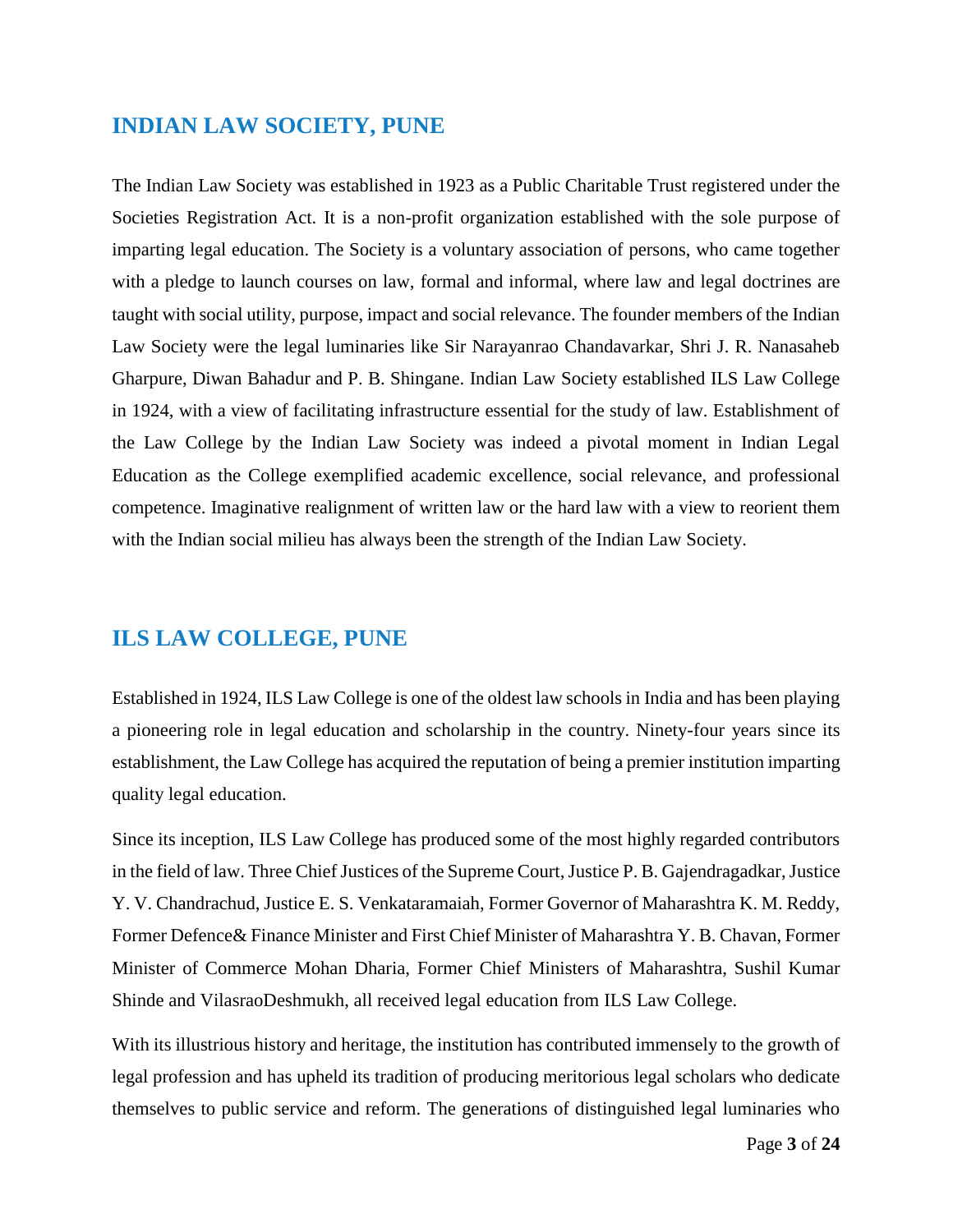have been nurtured by this unique institution have made a seminal contribution globally to the evolution of the esteemed field of Law.

### <span id="page-3-0"></span>**ABOUT PROFESSOR S. P. SATHE**

Professor Satyaranjan Purushottam Sathe was a distinguished legal luminary and a renowned academic in the judicial universe of India. He held various positions in Universities and Law Institutes of repute. Professor S.P. Sathe had a long association with the Indian Law Society. He was the Principal of ILS Law College from 1976 to 1991. He was also the Secretary of the Indian Law Society until 2002. He was the Founder Director of the Institute of Advanced Legal Studies. He was also the President of the Maharashtra People's Union for Civil Liberties, and a Vice-President of the National PUCL. Professor S. P. Sathe has been an authority on Constitutional Law, within the country and abroad. He contributed extensively to the field of legal education. His recent work on 'Judicial Activism' is appreciated worldwide. More than 100 articles written by him were published in national and international legal periodicals, magazines and journals. Books to his credit are 'Administrative Law', 'Judicial Activism in India: Transgressing Borders and Enforcing Limits', and 'Right to Know'. He also wrote in Marathi. He contributed to the Marathi Vishwa Kosh published by the Government of Maharashtra. He was invited to deliver lectures, and to participate in seminars as a resource person to different law universities, institutions within and outside India. Known for his humility, Professor Sathe endeared himself to his colleagues and students alike. His commitment to Rights and Liberties of the people was deep and abiding.

Every year, Professor S. P. Sathe Foundation, set up by the Indian Law Society, organizes "Remembering S.P. Sathe an event that consists of Public memorial lecture, National Moot Court Competition, National Conference at ILS Law College, Pune on a specific theme with a view to commemorate his contribution to Indian Jurisprudence and Social Action and to encourage academic pursuit of law students. The Theme for Remembering S.P. Sathe 2018-19 is *"Taxation laws"*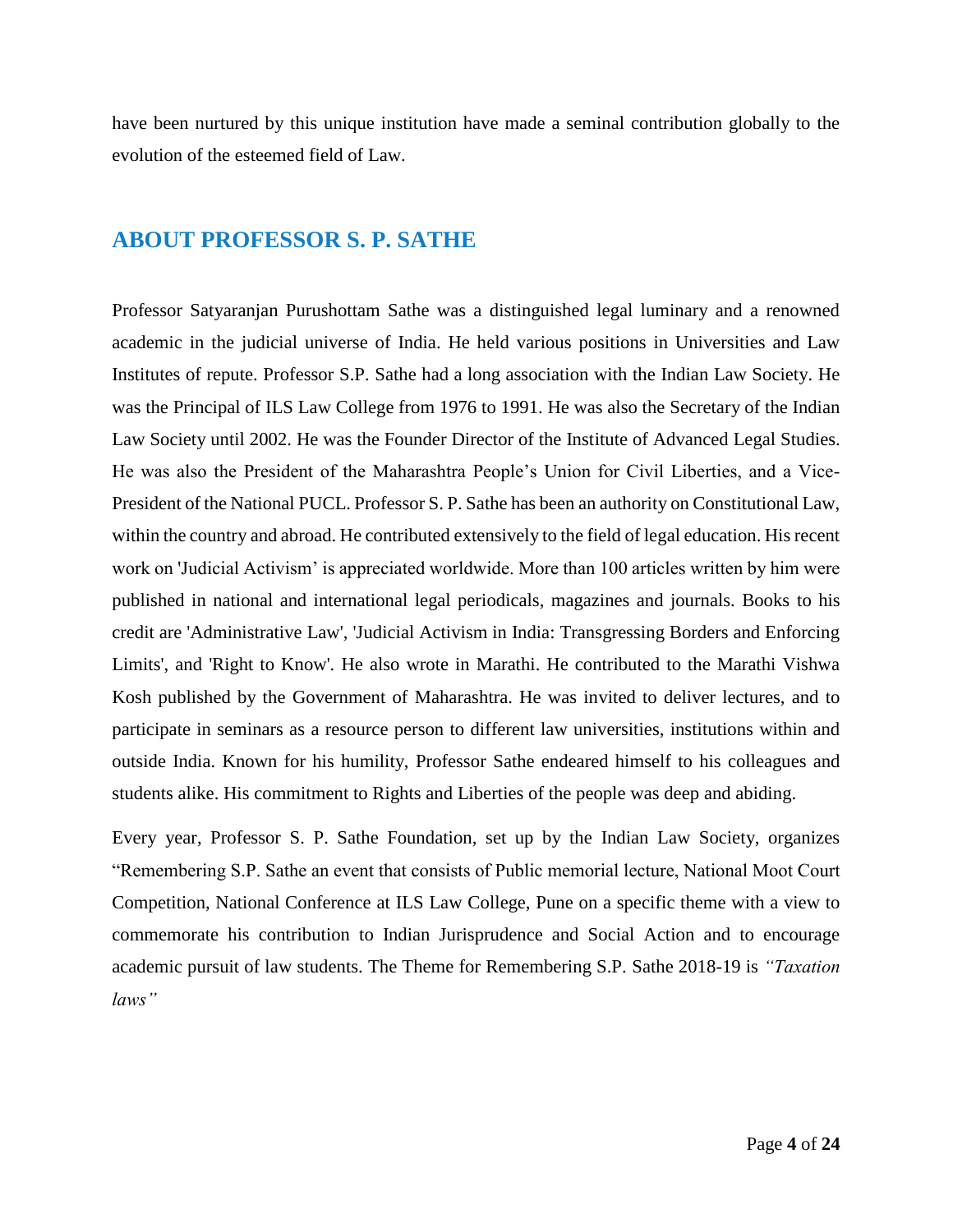# <span id="page-4-0"></span>*REMEMBERING S. P. SATHE***: THE13th NATIONAL MOOT COURT COMPETITION 2018-19 - THEME**

This Year's theme for *Remembering S.P. Sathe* events is -

#### *"Taxation laws"*

Taxation is perceived as a vast and highly complex subject and majority of students studying law dread studying Taxation laws. Further, reluctance in taking up taxation as their areas of practice is pertinent. Consequentially, the practice of taxation is restricted to a small number of advocates even though taxations laws are one of the most extensively applicable laws in India. In order for the country to witness good taxation legal practitioners in future, it is imperative that the students are allowed a platform to understand and learn these vast and complex laws.

This Moot aims at allowing the students with an opportunity to study the niceties of the subject and acquaint themselves with the ambiguities in policies and rules pertaining to taxation through an intersection of constitutional law provisions. It also aims at encouraging academic creativity for challenging the existing gaps in the laws and rules with regard to the taxation policies and their implementation. This will help the students to appreciate the niceties of the subject and in our most humble belief, would also kindle interest in the minds of students to take up further study or research or practice in taxation laws.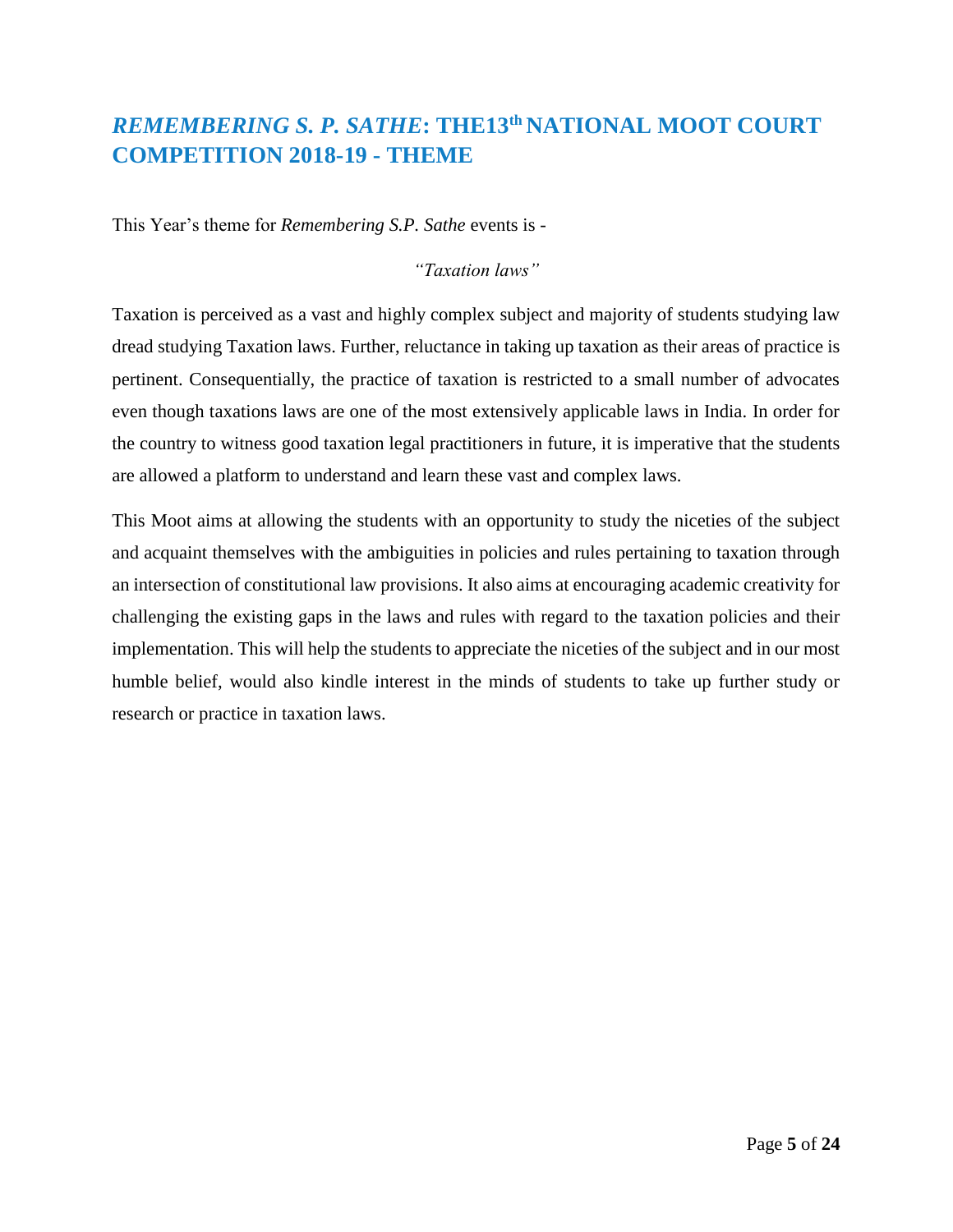# *Remembering S. P. Sathe*  **THE 13thNATIONAL MOOT COURT COMPETITION 2018-19**

<span id="page-5-0"></span>**COMPETITION CASE**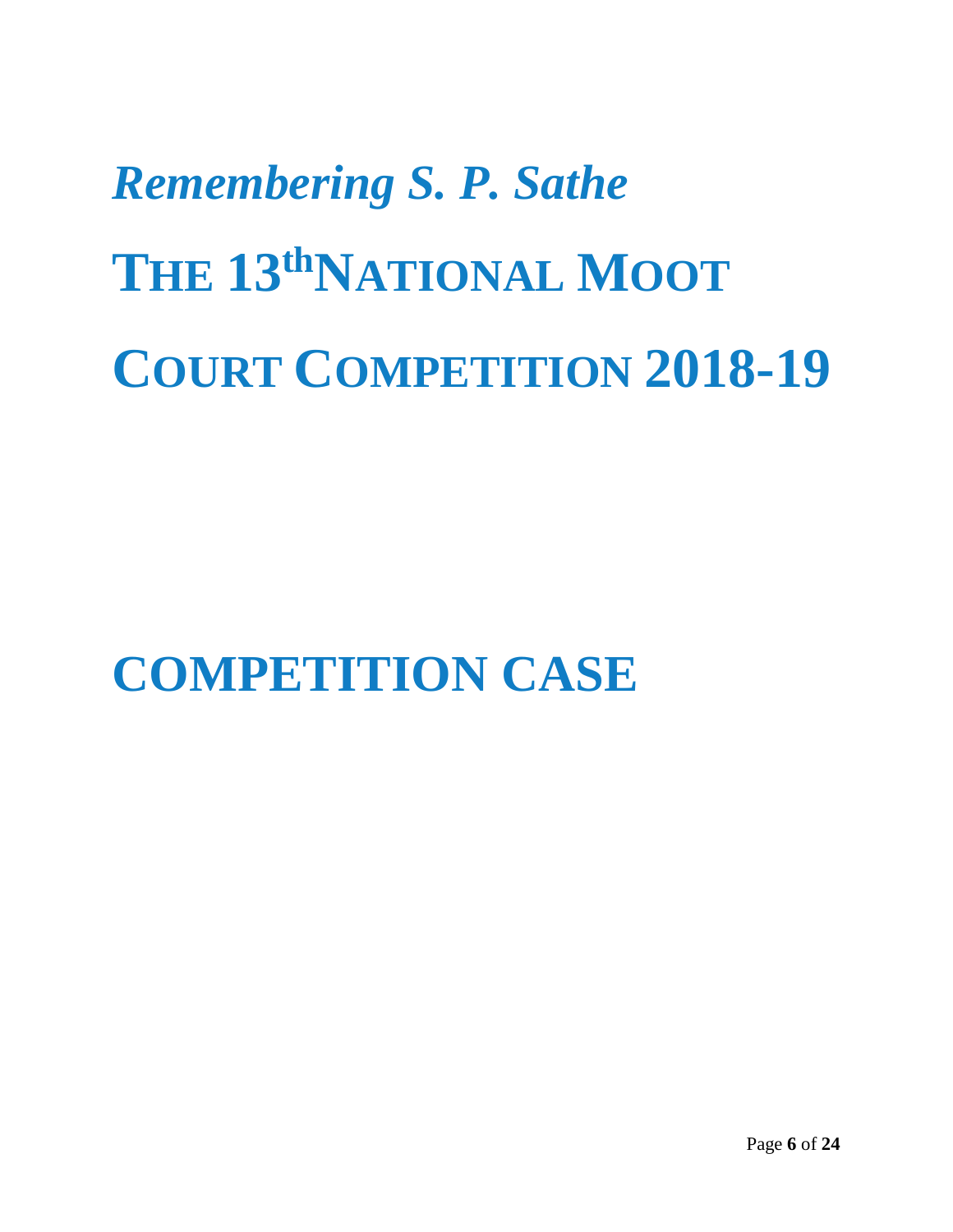# *Thomas Ltd. V. Union of India & Others*

- 1. Year 2017 saw a major shift in the taxation landscape with the introduction of the Goods and Services Tax (GST) where the existing levies of VAT, Luxury tax, Service tax, excise were merged to pave way for a unified GST providing for seamless credits. GST is a destination based value added tax. The scheme provides for taxation of the value added in each leg of the transaction by providing for credit of taxes paid by the purchaser and payment of tax in cash only in respect of value added thereby avoiding cascading effect of taxes. GST was introduced by  $101<sup>st</sup>$  amendment to the Constitution of India and passing of the Central Goods and Services Tax Act, 2017 (CGST Act) , the Integrated Goods and Services Tax, 2017 (IGST Act) and respective States Goods and Services Tax, 2017 (SGST Act) with effect from 01.07.2017 along with respective Rules.
- 2. Thomas Ltd. is a company incorporated in India, having its manufacturing factories at Mumbai, Hyderabad and Kolkata. Thomas has accordingly taken registrations under the Central Goods and Services Tax Act, 2017 (CGST Act) and respective State GST laws. Thomas has a corporate office at Delhi which has been registered as an 'Input Service Distributor'.
- 3. Thomas manufactures Bob, a product that is subjected to the rate of 5% each under CGST and respective State GST laws and 10% under the Integrated Goods and Services Tax (IGST) law. Thomas supplies goods to both dealers in the State of manufacturing and other States.
- 4. Thomas procures various inputs and input services for manufacturing Bob. However, the inputs and input services are taxed at the higher rate of either 9% or 14% each under CGST and respective State GST laws and 18% or 28% under the Integrated Goods and Services Tax (IGST) law resulting in accumulated Input Tax Credit ('ITC') under Section 16 of the CGST Act with large part of the ITC being attributable to the input services.
- 5. Thomas filed for refund claims under Section 54(3)(ii) of the CGST Act read with Rule 89(5) for the refund of ITC (comprising of ITC on inputs and input services) as ITC was accumulated on account of rate of tax on inputs being higher than the rate of tax on output supplies. The refunds were filed with the jurisdictional authorities at Mumbai, Hyderabad and Kolkata. The refunds amounting to Rs. 4 crores for the period 1.7.2017 to 31.12.2017 have been allowed by Mumbai Commissionerate by order dated 31.01.2018, while the claims filed at Hyderabad and Kolkata are pending. No appeal has been preferred against the order dated 31.01.2018 by the Department. Thomas has filed claims for the period 01.07.2017 to 31.03.2018 and is yet to file claims for the period 01.04.2018 onwards.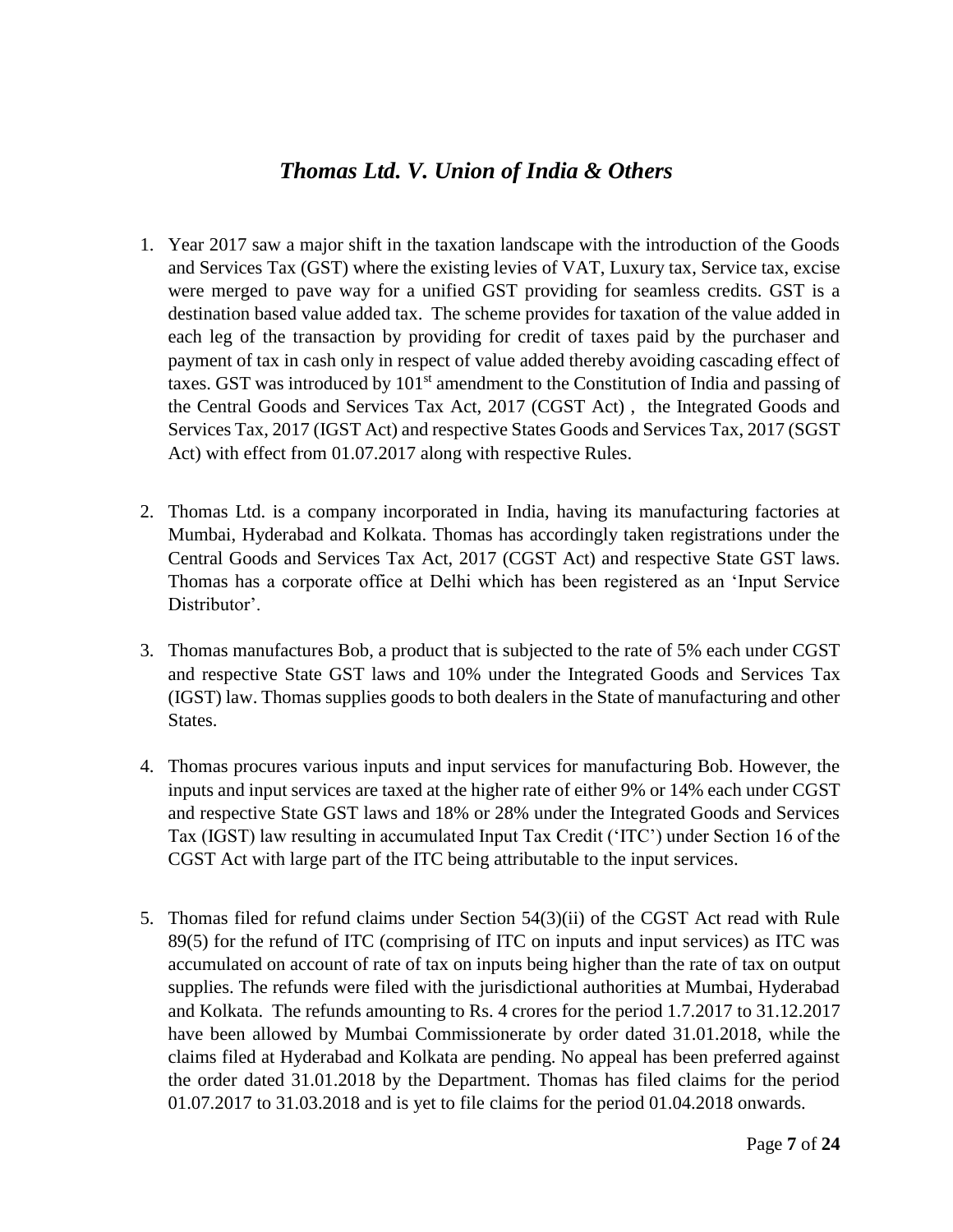- 6. Rule 89 (5) as originally enacted provided for refund of tax paid on inputs and input services. The Rule read as under: -
- *"(5) In the case of refund on account of inverted duty structure, refund of input tax credit shall be granted as per the following formula –*
- *Maximum Refund Amount = {(Turnover of inverted rated supply of goods) x Net ITC ÷ Adjusted Total Turnover} - tax payable on such inverted rated supply of goods*
- *Explanation.- For the purposes of this sub rule, the expressions "Net ITC" and "Adjusted Total turnover" shall have the same meanings as assigned to them in sub-rule (4)."*
- The terms "Net ITC" and "Adjusted Total Turnover" were defined in sub-rule (4) as under: -
- "*(B) "Net ITC" means input tax credit availed on inputs and input services during the relevant period;*
- *(E) "Adjusted Total turnover" means the turnover in a State or a Union territory, as defined under sub-section (112) of section 2, excluding the value of exempt supplies other than zero-rated supplies, during the relevant period;*"
	- 7. The said Rule was substituted by Notification No. 21/2018 CT dated 18.04.2018 restricting the refund to ITC availed on inputs alone. Amended Rule 89(5) read as under: -
- *"(5) In the case of refund on account of inverted duty structure, refund of input tax credit shall be granted as per the following formula:-*
- *Maximum Refund Amount = {(Turnover of inverted rated supply of goods and services) x Net ITC ÷ Adjusted Total Turnover} - tax payable on such inverted rated supply of goods and services.*
- *Explanation:- For the purposes of this sub-rule, the expressions –*

*…*

- *(a) ―"Net ITC" shall mean input tax credit availed on inputs during the relevant period other than the input tax credit availed for which refund is claimed under sub-rules (4A) or (4B) or both; and*
- *(b) ―"Adjusted Total turnover" shall have the same meaning as assigned to it in sub-rule (4)."*
	- 8. The said Rule was further substituted by Notification No. 26/2018 CT dated 13.06.2018 restricting the refund to ITC availed on inputs alone with retrospective effect from 01.07.2017.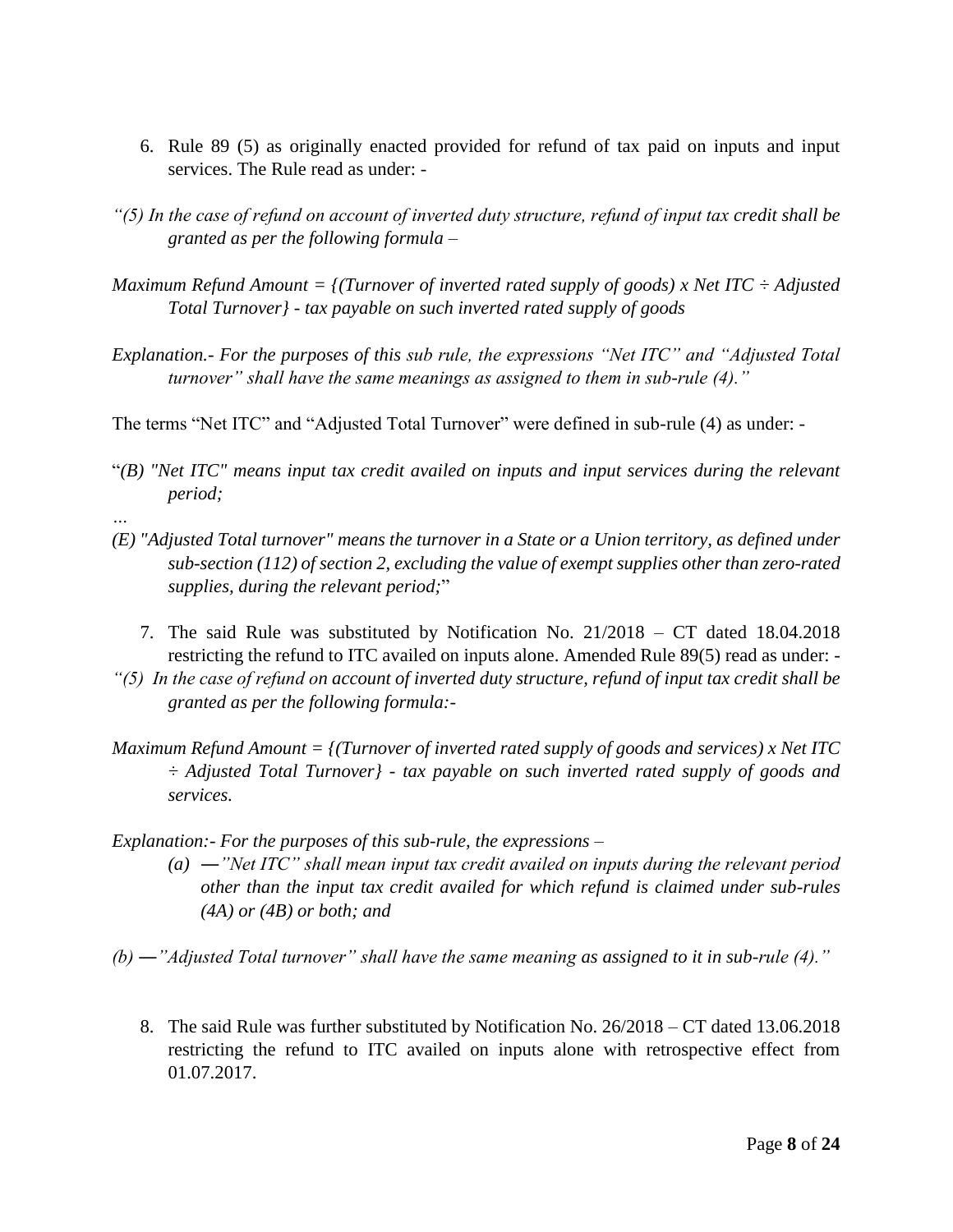- 9. Based on the amendment in the Rules, Thomas has been issued an order dated 11.10.2018 (without issuance of any show cause notice) under Section 73 of the CGST Act read with Maharashtra Goods and Service Tax Act, 2017 directing it to refund an amount of Rs. 2.5 crores pertaining to ITC on input services erroneously refunded.
- 10. Aggrieved with the retrospective amendment to the Rules and issuance of order dated 11.10.218, Thomas has filed a writ at High Court at Delhi challenging the power of amending the rules with retrospective effect, the vires of the Notification No. 21/2018 – CT dated  $18.04.2018$  and Notification No.  $26/2018$  – CT dated  $13.06.2018$  and validity of order dated 11.10.2018.
- 11. The writ is listed for final hearing including on issue of maintainability.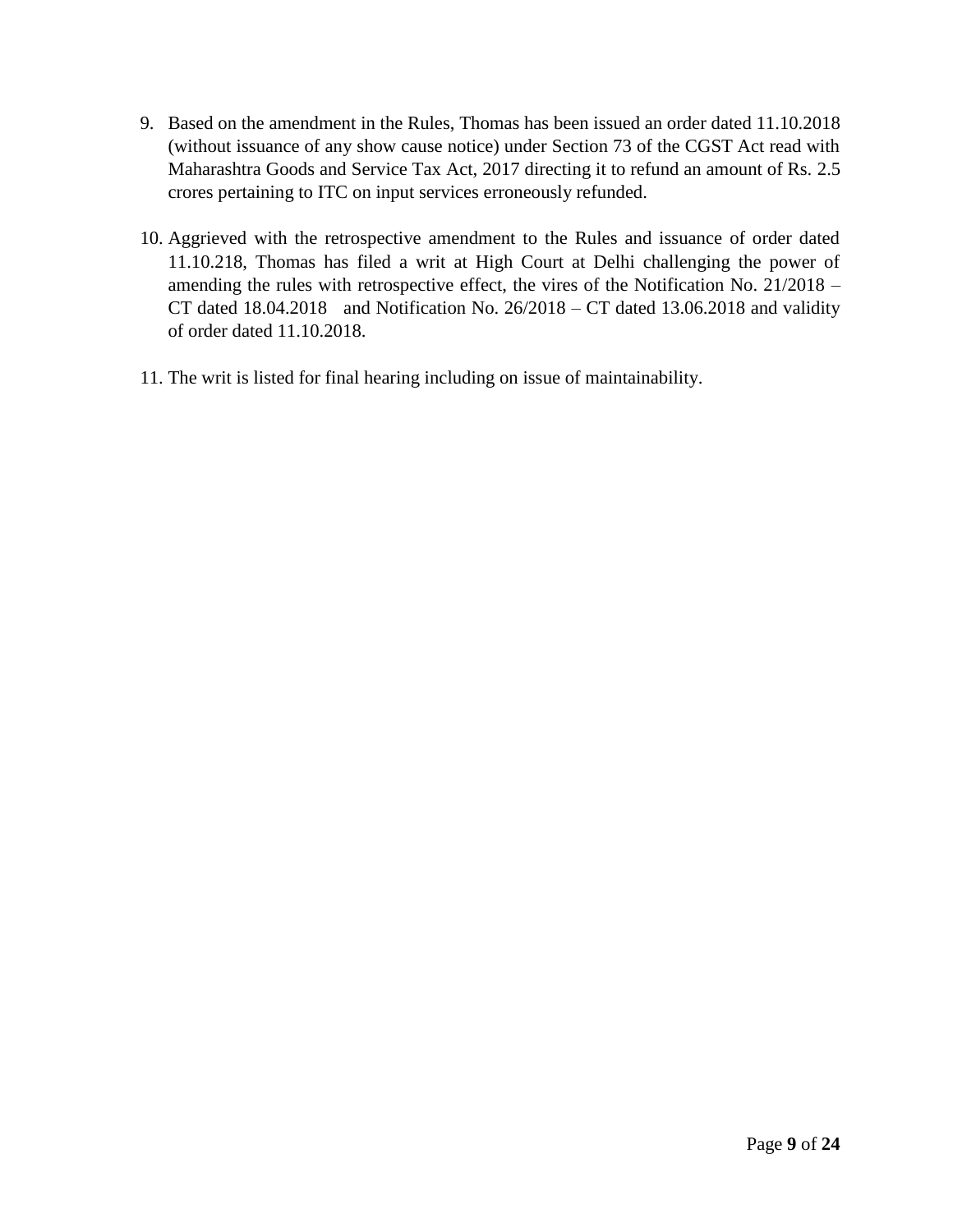# *Remembering S. P. Sathe*  **THE 13th NATIONAL MOOT COURT COMPETITION 2018-19**

<span id="page-9-0"></span>**RULES**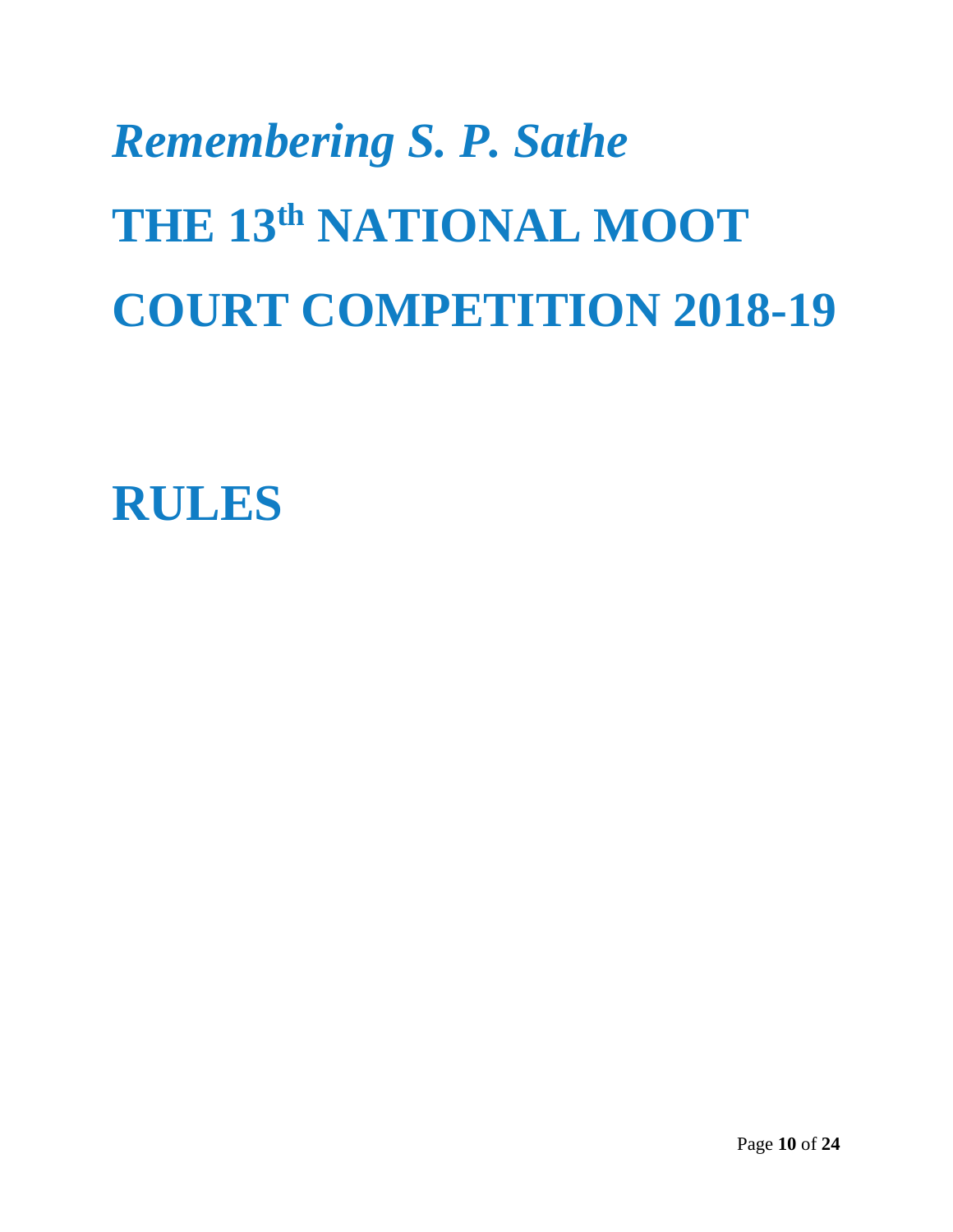# **PART I GENERAL**

#### <span id="page-10-0"></span>**1. INTRODUCTION**

**1.1.** *Remembering S. P. Sathe: The 13<sup>th</sup>National Moot Court Competition is convened through* 07-09<sup>th</sup>March 2019 by the Indian Law Society, Pune at the ILS Law College, Pune.

#### **2. PARTICIPATION AND ELIGIBILITY**

#### **2.1. TEAM MEMBER ELIGIBILITY**

**2.1.1.** Students enrolled in a full-time bachelors (three year or five year) law programme at the time of the competition are eligible to compete in the Competition. Each College/Law School or University may enter one team only.

#### **2.2. TEAM COMPOSITION**

- **2.2.1.** A team shall be composed of either:
	- Two Members: both speakers,

OR

- Three Members: two speakers and one researcher.

#### **2.3. NUMBER OF PARTICIPATING TEAMS**

- **2.3.1.** Maximum Twenty-four (24) teams shall participate in the Competition, on the basis of the Memorial Elimination Round, including the team of ILS Law College, Pune.
- **2.3.2.** In case there is an odd number of participating teams, ILS Law College, Pune will nominate a non-competing dummy team that will not proceed beyond preliminary rounds.
- **2.3.3.** Team members must carry current identity-cards issued to them by their institution. Team members shall not reveal their identity or their institution's identity in any manner whatsoever during the competition, or in the memorials, and not even at the request of judges, failing which the team will be disqualified.

#### **3. OFFICIAL LANGUAGE**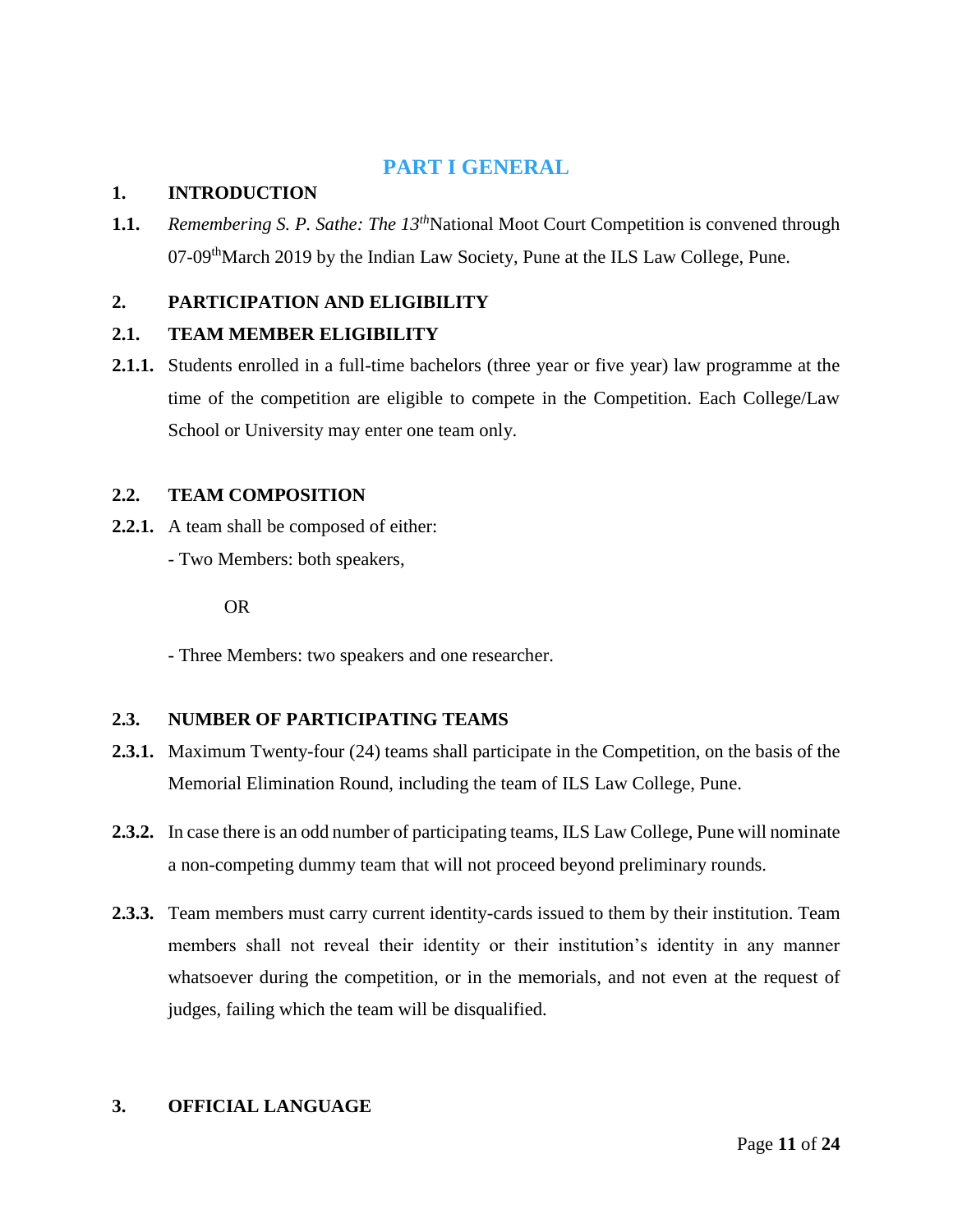**3.1.** The official language of the Competition is English. All Competition Rounds including the written submissions (Memorials) will be in English.

#### **4. DRESS CODE**

**4.1.** The teams are expected to follow a strict dress code of **western (only shirt and trousers) or Indian formals.**

#### **5. CLARIFICATIONS TO THE COMPETITION MODULE**

- **5.1.** Teams may submit written requests for clarifications regarding the Module, comprising the Competition Case and the Rules. Teams may submit requests for clarifications by email to [spsathemoot@ilslaw.in.](mailto:spsathemoot@ilslaw.in)
- **5.2.** Last date to receive request for clarifications is  $23^{\text{rd}}$ December 2018.

# **PART II REGISTRATION**

#### <span id="page-11-0"></span>**6. REGISTRATION PROCESS**

**6.1. The registration would be in two stages:** 

**Stage 1: Preliminary Registration for Submission of Memorials:** The teams shall register between 29<sup>th</sup> November 2018 and 18<sup>th</sup> December 2018.

**Stage 2: Final Registration on Declaration of Results of Evaluation of Memorials:** The qualified teams shall register between 11<sup>th</sup> February 2019 and 14<sup>th</sup> February 2019

#### **6.2. The teams shall register in the following TWO steps –**

#### **Step 1 – Online registration and payment of registration fees**

- a. Log on to the online registration portal of ILS Law College.
- b. Fill the requisite online details
- c. Pay the registration fees online and print the receipt.

# **Step 2 – Filling up the registration form attached to the brochure and emailing the scanned copy along with the receipt**

- a. Print and duly fill the registration form **attached to the brochure**.
- b. Scan the duly filled form and upload it on ILS Law College portal.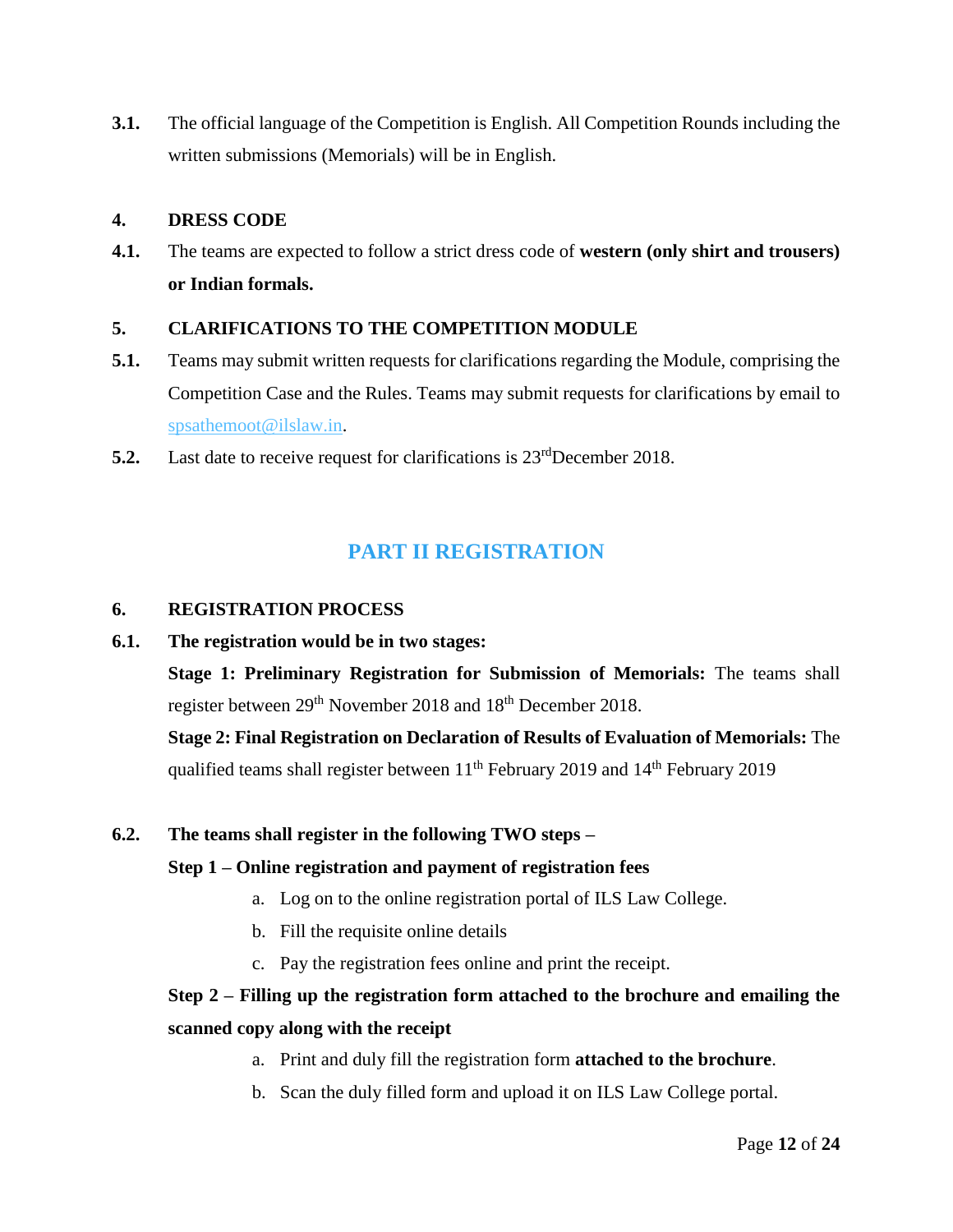- **6.3.** No change in the names of the participants shall be permitted after the receipt of the Registration Form, except at the sole discretion of the Organisers.
- **6.4.** All teams shall be assigned a ''Team Code'' by the Organisers on validation of their Registration Form and receipt of online payment of registration fees.
- **6.5.** Thereafter the teams shall use their designated "Team Code" for all correspondence with the Organisers.
- **6.6.** The same team code must be used by the teams during the submission of Memorials and during all the Rounds of the Competition.

#### **7. REGISTRATION CHARGES**

- **7.1.** Registration fee inclusive of GST (Non-refundable) for Memorial Qualifier Round **INR 750/- (Rupees Seven Hundred and Fifty only)**
- **7.1.1.** Registration fee (Non-refundable) for qualified teams **INR 2750/- (Rupees Two Thousand Seven Hundred and Fifty only)** (NOT inclusive of the accommodation)
- **7.2.** Registration fee shall be paid online on the registration portal of ILS Law College available at [www.ilslaw.edu](http://www.ilslaw.edu/)
- **7.3.** The scanned copy of the receipt of online payment of registration fees shall be submitted along with duly filled up registration form by email to: **[spsathemoot@ilslaw.in](mailto:spsathemoot@ilslaw.in)** by **18th December 2018 for Preliminary Registration and by 14th February 2019 for Final Registration**.

#### **8. ACCOMMODATION**

- **8.1.** Participants can avail accommodation for the days of the competition only, i.e.  $7<sup>th</sup>$ ,  $8<sup>th</sup>$  and  $9<sup>th</sup>$ of March 2019. (two days and two nights)
- **8.2.** Teams which require accommodation must mention the same in the Registration Form and make additional payment accordingly.
- **8.3.** Accommodation charges for the days of the Competition is Rs.2016/- per team(team of three) per day for double occupancy with extra mattress.
- **8.4.** The accommodation charges shall be paid directly to the hotel at the time of check-in/checkout.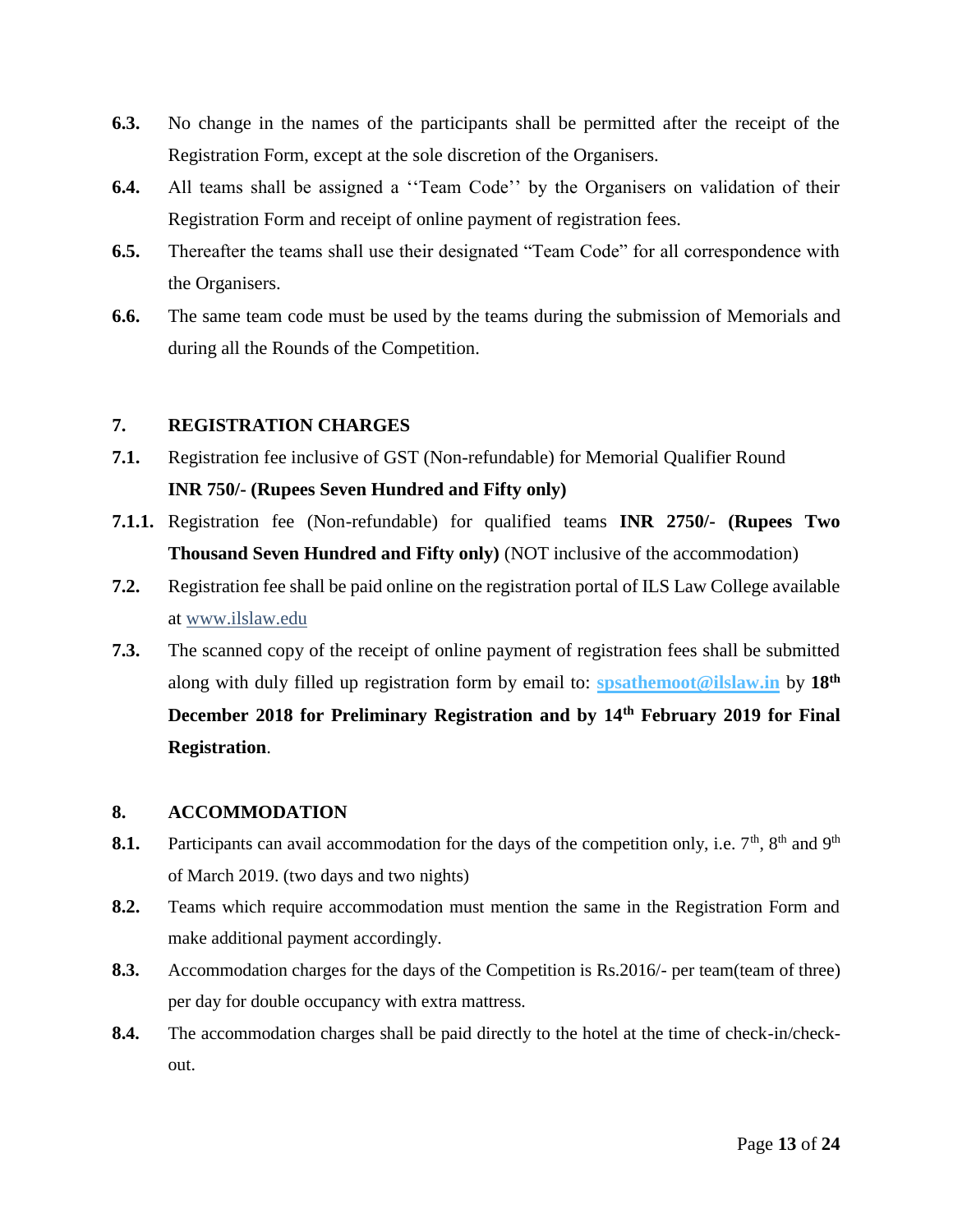**8.5.** Availing accommodation is not compulsory. Teams are free to arrange for their own accommodation.

### **PART III FORMAT OF THE COMPETITION**

#### <span id="page-13-0"></span>**9. ROUNDS**

**9.1.** The competition will be conducted in two stages (Memorial Elimination Round and Oral Rounds) comprising of five rounds in total.

#### **9.2. Memorial round:**

A Memorial Elimination Round will be conducted subsequent to the submission and evaluation of the Memorials. Top 24 Teams based on the total score on their Memorials will qualify for the Oral Rounds to be held from 7<sup>th</sup> to 9<sup>th</sup> March, 2018.

#### **9.3. Preliminary rounds:**

In the preliminary rounds, each team will present arguments for both sides in different courts.

#### **9.4. Quarter-Final rounds:**

Eight teams will proceed to the quarter-final rounds in four courts on the basis, firstly by total wins, secondly by total marks in the preliminary rounds, and lastly (in case of tie) by total marks of memorials of such teams.

#### **9.5. Semi-Final rounds:**

Four teams who win in the Quarter-final round will proceed to the semi-final rounds in two courts.

#### **9.6. Final Round:**

The winner from each of the two courts in the semi-final round will proceed to the final round.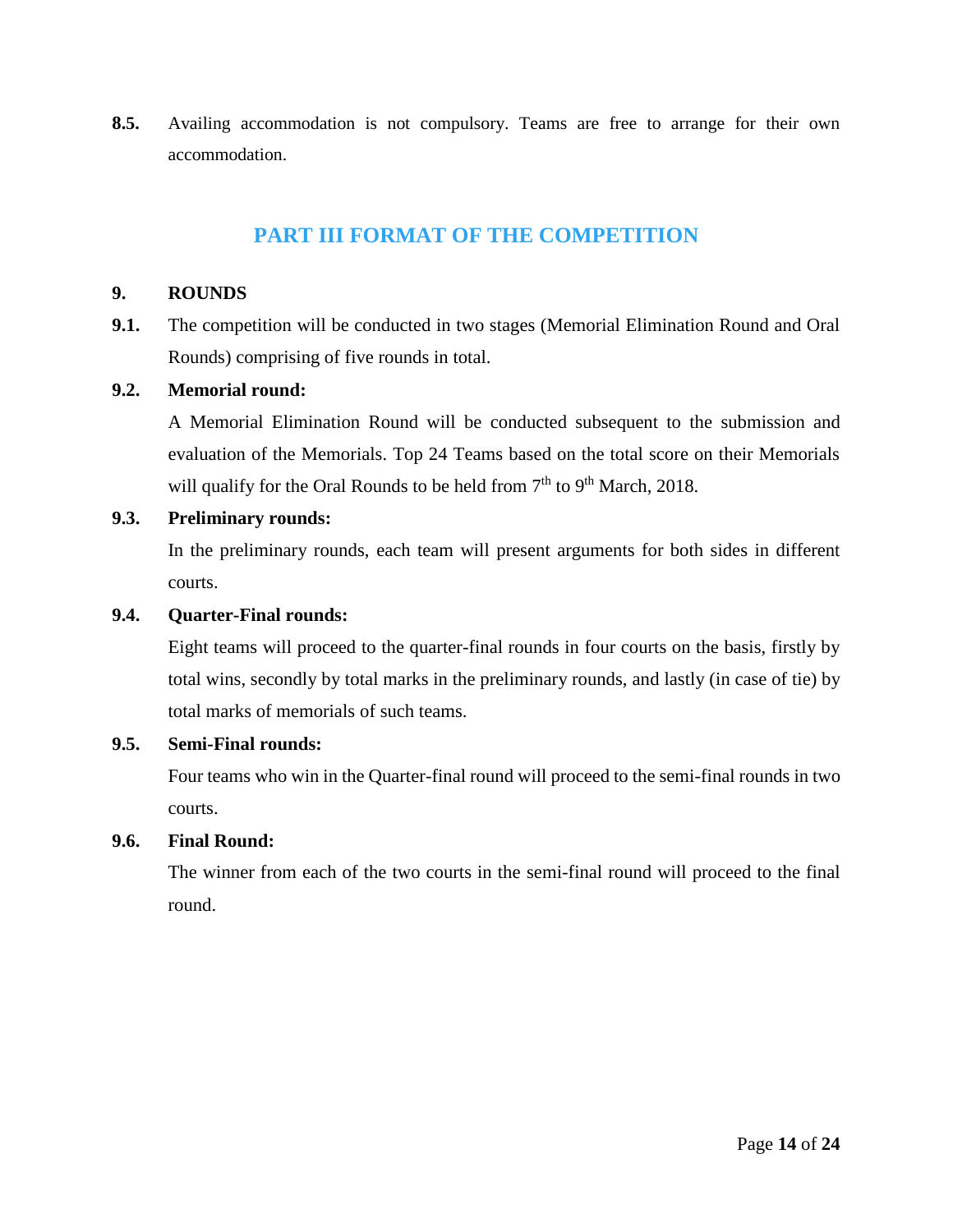#### **10. PROCEEDINGS**

- **10.1.** In the preliminary, quarter-final and semi-final rounds, each team will have **30 minutes** for argument. Each team member shall argue for at least **12 minutes**.
- **10.2.** In the final round, each team will have **45 minutes** for arguments, and each team member shall argue for at least **20 minutes**. This time includes the time for rebuttals or sur-rebuttals. Only one speaker can speak in rebuttal or sur-rebuttal.
- **10.3.** Each team and its members shall be seated in the court room through the proceedings of that court.
- **10.4.** Any team member **shall not** visit any court room other than his own until that round is over.
- **10.5.** Teams may use laptops during proceedings without interfering or disturbing the court proceedings.
- <span id="page-14-0"></span>**10.6.** Judges' decision on conduct of proceedings will be final in their respective court.

# **PART IV MEMORIALS**

#### **11. SUBMISSION OF MEMORIALS**

- **11.1.** All memorial submissions must conform to the following general criteria. Teams will be penalized for failure to abide by these requirements.
- **11.2.** Soft copies of the memorials (as Microsoft Word file)must be e-mailed to [spsathemoot@ilslaw.ino](mailto:spsathemoot@ilslaw.in)n or before **11:59 PM,1stFebruary 2019**.
- **11.3.** Four (4) hard copies of the memorials from each side (i.e., 4 copies from Plaintiff side + 4 copies from Respondent side = total 8 memorials) shall be sent to the following address, postmarked on or before **11:59 PM,8thFebruary 2019.**

#### **The Coordinator**

#### **Remembering S. P. Sathe National Moot Court Competition 2018-19**

**C/o The Principal, ILS Law College,** 

**Law College Road, Pune 411004** 

**(Tel No. 020-25656775)**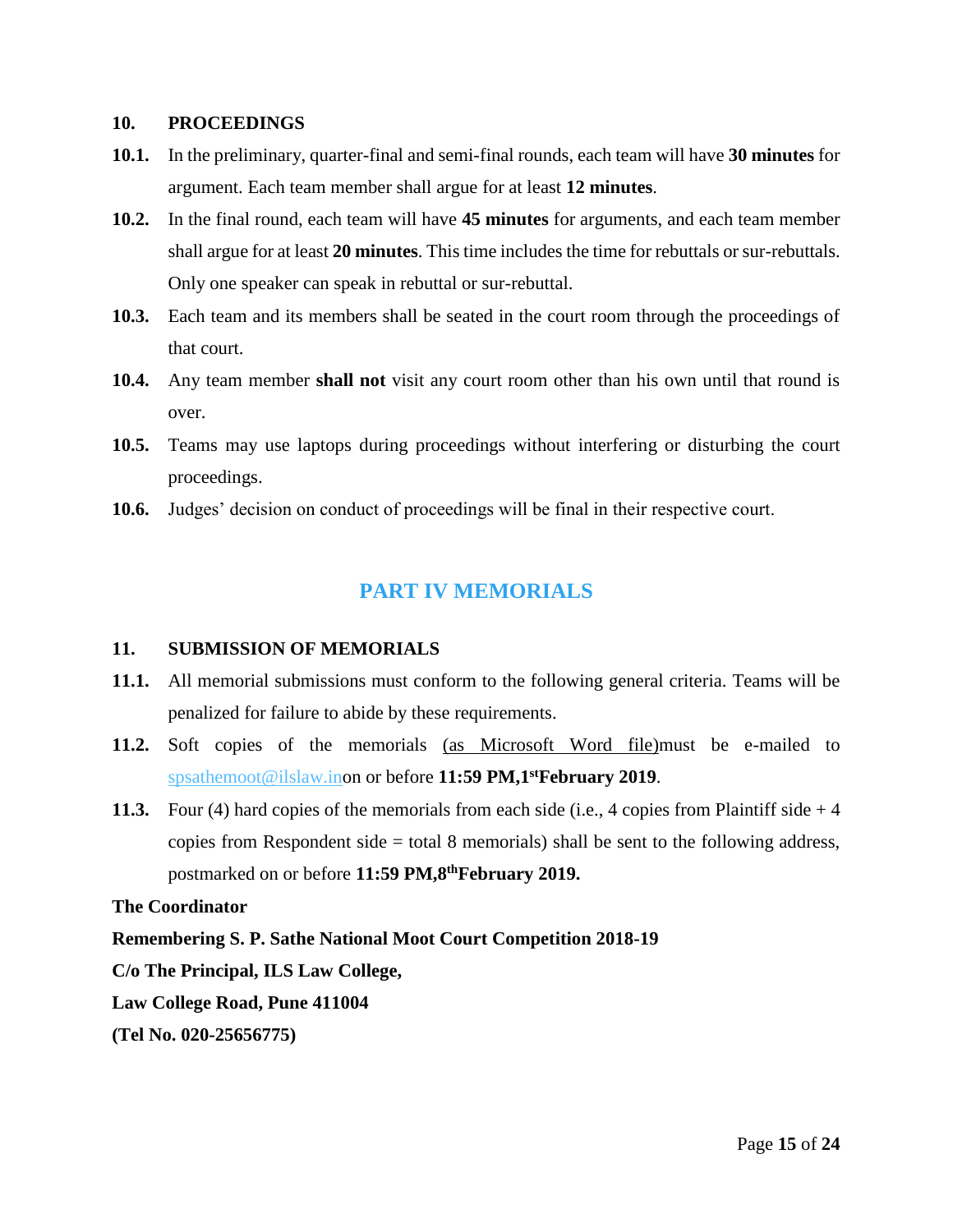#### **12. CONTENTS OF MEMORIALS**

Memorials must contain the following:

- i. Cover page stating Title of the Competition, Name of the Court, Name of the Case, Title of the document (viz. "Memorial for the \_\_"), and Team Code
- ii. Table of Contents
- iii. Index of Authorities
- iv. Statement of Jurisdiction
- v. Statement of Facts
- vi. Issues
- vii. Summary of Arguments
- viii. Arguments
- ix. Prayer.

#### **13. FORMAT OF MEMORIALS**

- **Hard Copies:**Memorials shall be drafted and submitted as follows:
- i. **Microsoft Word document** (compatible with Windows)
- ii. **Cover:** Do not use plastic, leather bound or hard bound material. Use ordinary card paper.
- iii. **Cover Page:** Blue cover for Petitioner; Red cover for Respondent.
- iv. **Paper:** White paper inside; A4 size.
- v. **Printing:** Both sides of sheets
- vi. **Page Count (Total):** Maximum 35; (Page = one side of sheet)
- vii. **Page Count (Arguments):** Maximum: 20; (Page = one side of sheet)
- viii. **Numbered:** Bottom-Centre.
- ix. **Font:** Times New Roman, 12 points for text, 10 points for footnotes
- x. **Line Spacing:** 1.5 for text, 1 for block quotes of more than 50 words in the text; 1 forFootnotes.
- xi. **Para Spacing:** 2 for text, 1.5 for footnotes.
- xii. **Mode of Citation:** Oxford University Standard for Citation of Legal Authorities (OSCOLA),4th Edition. Link to Free PDF of OSCOLA:

http://www.law.ox.ac.uk/published/OSCOLA\_4th\_edn\_Hart\_2012.pdf.

Additional reference for citations under OSCOLA: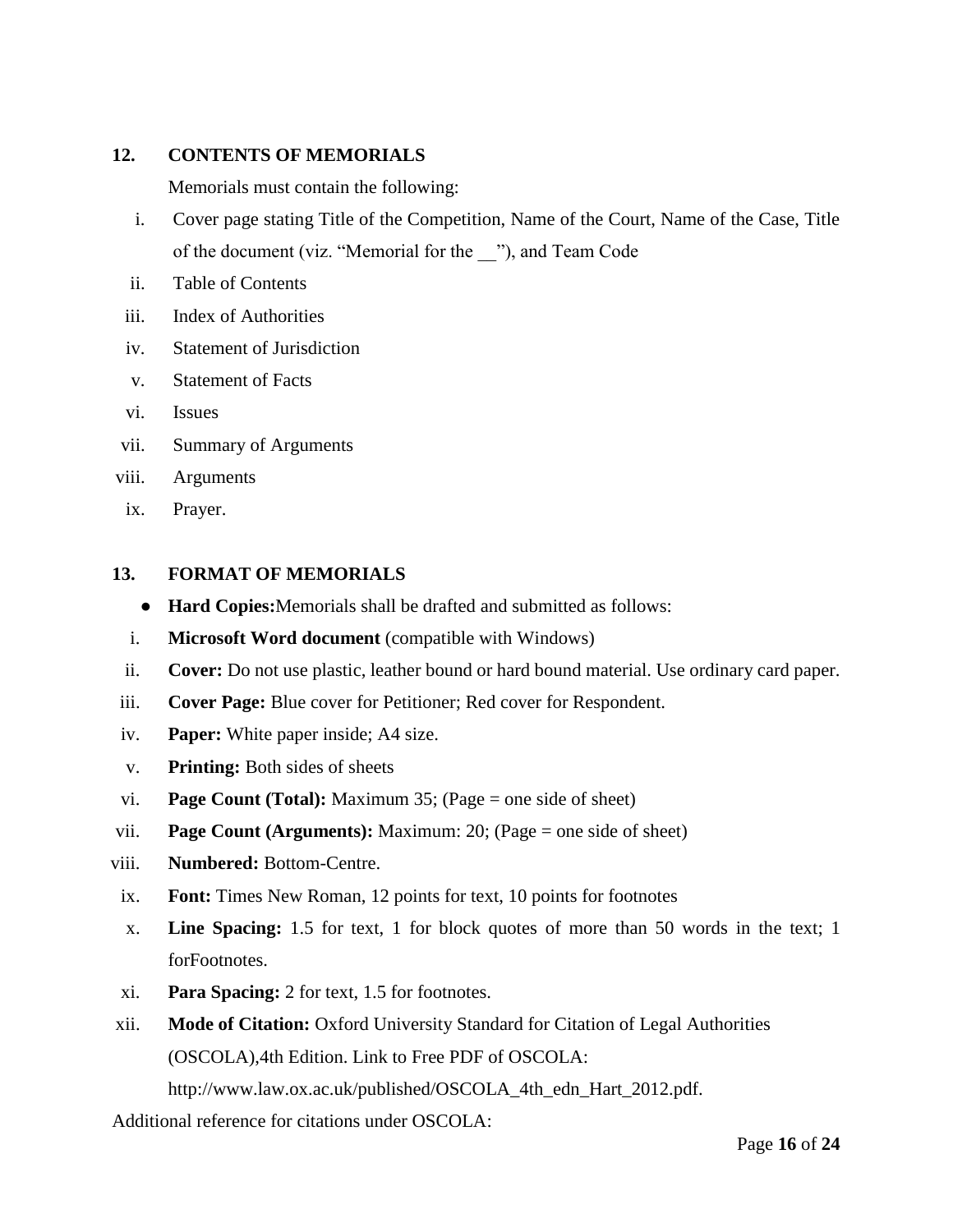http://www.law.ox.ac.uk/publications/oscola.php.

- **Soft copies:** 
	- a. Memorial for each side shall be a single document.
	- b. The document file shall be named: "(TEAM CODE) Memorial for Petitioners" and "(TEAM CODE) Memorial for Respondents".
	- c. The subject of the mail submitting memorials shall be: "Memorial Name of your institution"; e.g.: "Memorial – ABC College".
- xiii. Do not write the name of your institution on the memorials.
- xiv. A memorial once submitted will be considered final, and cannot be revised.

#### **14. ADHERENCE OF MEMORIALS TO PRESCRIBED FORM AND CONTENT**

- **14.1.** Memorials that do not comply with above specifications will suffer penalty points.
- **14.2.** Memorials of other team received during a round shall be returned to the Court-clerks immediately after the round is over. Teams shall not put any mark or matter on such memorial received.

#### **15. QUALIFICATION OF MEMORIALS AND RANKING**

- **15.1.** A Memorial Elimination Round will be conducted subsequent to the submission and evaluation of the Memorials.
- **15.2.** The 24 highest scoring teams shall be selected on the basis of their Memorial scores. Only these 24 teams shall be eligible to participate in the Oral Rounds of the Competition.
- **15.3.** The result of the Memorial Elimination Round shall be notified to the teams on **10thFebruary 2019.**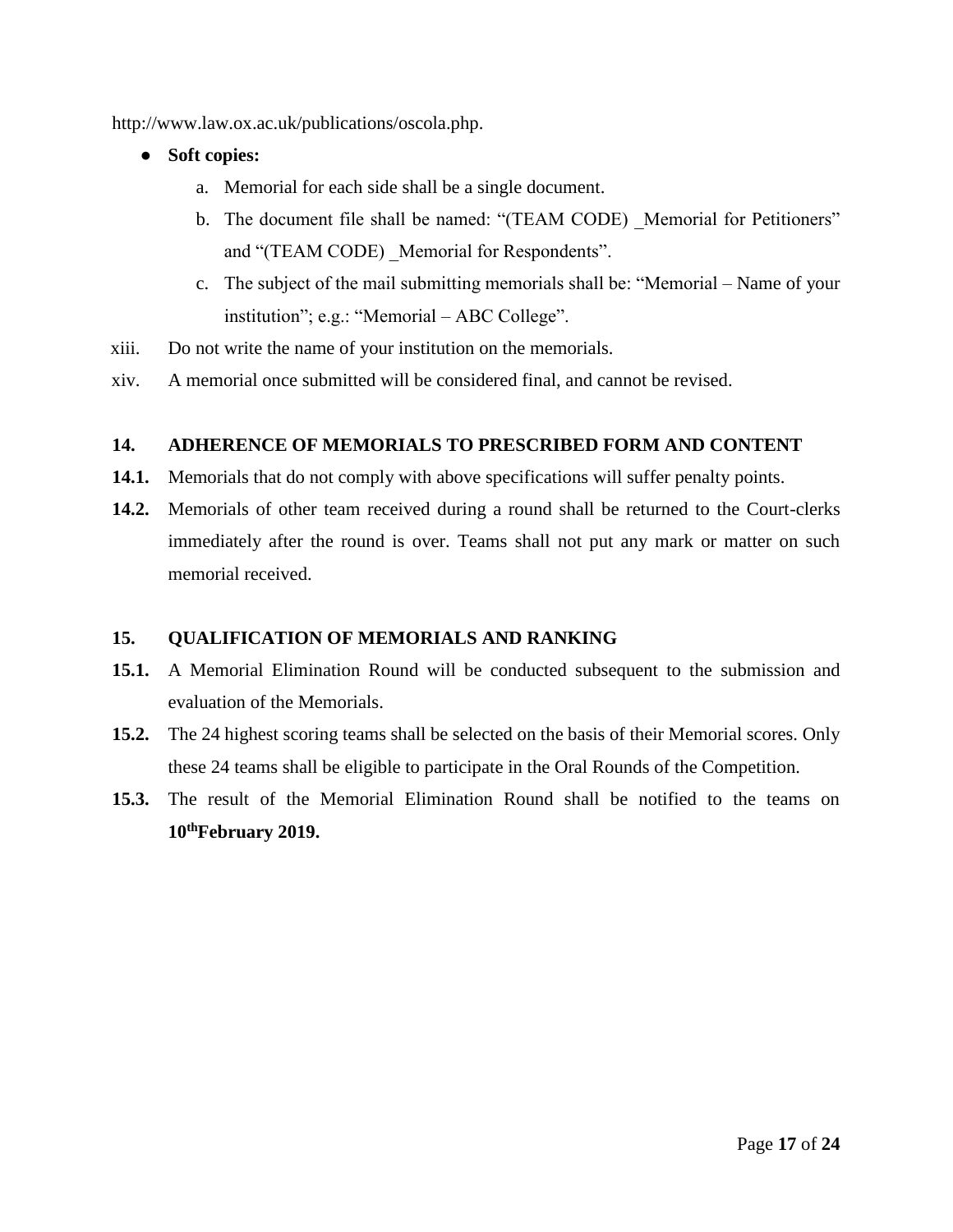# **PART V ADJUDICATION**

#### <span id="page-17-0"></span>**16. MARKING CRITERIA**

# **16.1. PENALTY**

| <b>DESCRIPTION</b>                               | <b>PENALTY</b>                                |
|--------------------------------------------------|-----------------------------------------------|
| Failure to include all sections of the Memorials | 5 marks for each section                      |
| Failure to include necessary information on the  | 2 marks each                                  |
| cover page of the memorandum, or use of a        |                                               |
| color on the cover page contrary to the scheme   |                                               |
| provided.                                        |                                               |
| Disclosure of identity of the team or of         | $5$ marks – one time penalty                  |
| institution being represented (in Memorials)     |                                               |
| Delay in submission                              | 1 mark per hour of delay                      |
| Use of incorrect font style, font size or line   | 1 mark per violation, maximum of 10 marks per |
| spacing                                          | side                                          |
| <b>Incorrect Margins</b>                         | 2 marks - one time penalty                    |
| Excessive length of any section of the           | 5 marks for 200 extra words                   |
| Memorials                                        |                                               |
| Plagiarism in Memorials                          | $10 - 25%$<br>5 marks                         |
|                                                  | Beyond 26% memorial disqualified              |

## **16.2. MEMORIALS**

16.2.1. Each memorial will be marked as given below:

| Sr. | <b>Criteria</b>                                                       | <b>Max Marks</b> |
|-----|-----------------------------------------------------------------------|------------------|
| No. |                                                                       |                  |
| 1.  | Proper and articulate analysis of issues arising out of   10<br>facts |                  |
| 2.  | Understanding and ability to explain the legal<br>principles clearly  | 10               |
| 3.  | Presentation and content of argument                                  | 10               |
| 4.  | Use of legal sources                                                  | 10               |
| 5.  | Variation in approach                                                 | 10               |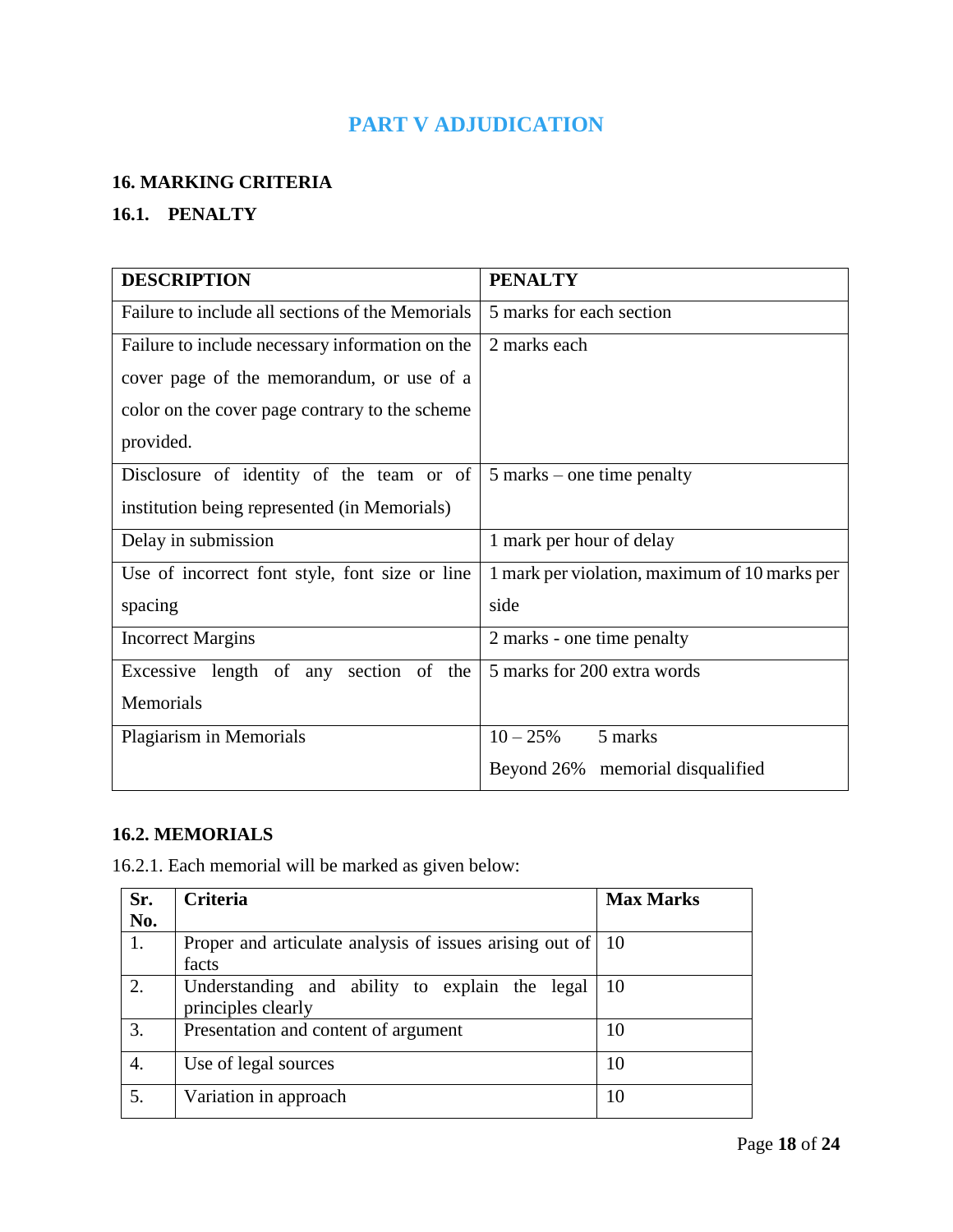| <b>Maximum marks</b>                                   | 50 |  |
|--------------------------------------------------------|----|--|
| <b>Less penalty points</b>                             |    |  |
| Total marks for the memorial (50 minus penalty points) |    |  |

#### **16.3. ORAL ROUNDS**

16.3.1. Each judge in each round will mark each team member according to criteria given below:

| Sr.          | <b>Criteria</b>                               | <b>Maximum Marks</b> |                  |
|--------------|-----------------------------------------------|----------------------|------------------|
| No.          |                                               |                      |                  |
|              |                                               | <b>Speaker 1</b>     | <b>Speaker 2</b> |
| 1.           | Knowledge of facts and identifying issues     | 5                    | 5                |
| 2.           | Knowledge, statement and understanding of     | 15                   | 15               |
|              | legal provisions and principles               |                      |                  |
| 3.           | Arrangement, presentation and content of      | 10                   | 10               |
|              | argument                                      |                      |                  |
| 4.           | reasoning, clarity, brevity<br>Logical<br>and | 10                   | 10               |
|              | ingenuity of arguments                        |                      |                  |
| 5.           | General Presentation, Court<br>Etiquettes,    | 10                   | 10               |
|              | Advocacy Skills, Time Management              |                      |                  |
| Sub-         |                                               | 50                   | 50               |
| <b>Total</b> |                                               |                      |                  |
| <b>TOTAL</b> |                                               | 100                  |                  |

#### **17. AWARDS**

**17.1.** Prizes for the competition are as follows:

- a. Winning Team: Rolling Trophy, and a trophy to carry to the Institution.
- b. Runners-up team: A trophy
- c. Best and Second-Best Memorials
- d. Best and Second-Best Student Advocates of the Competition
- e. Best Speaker of the Finals
- f. Justice V. A. Naik Prize for the Best team from Maharashtra.
- **17.2.** Member of each team will receive certificate of participation.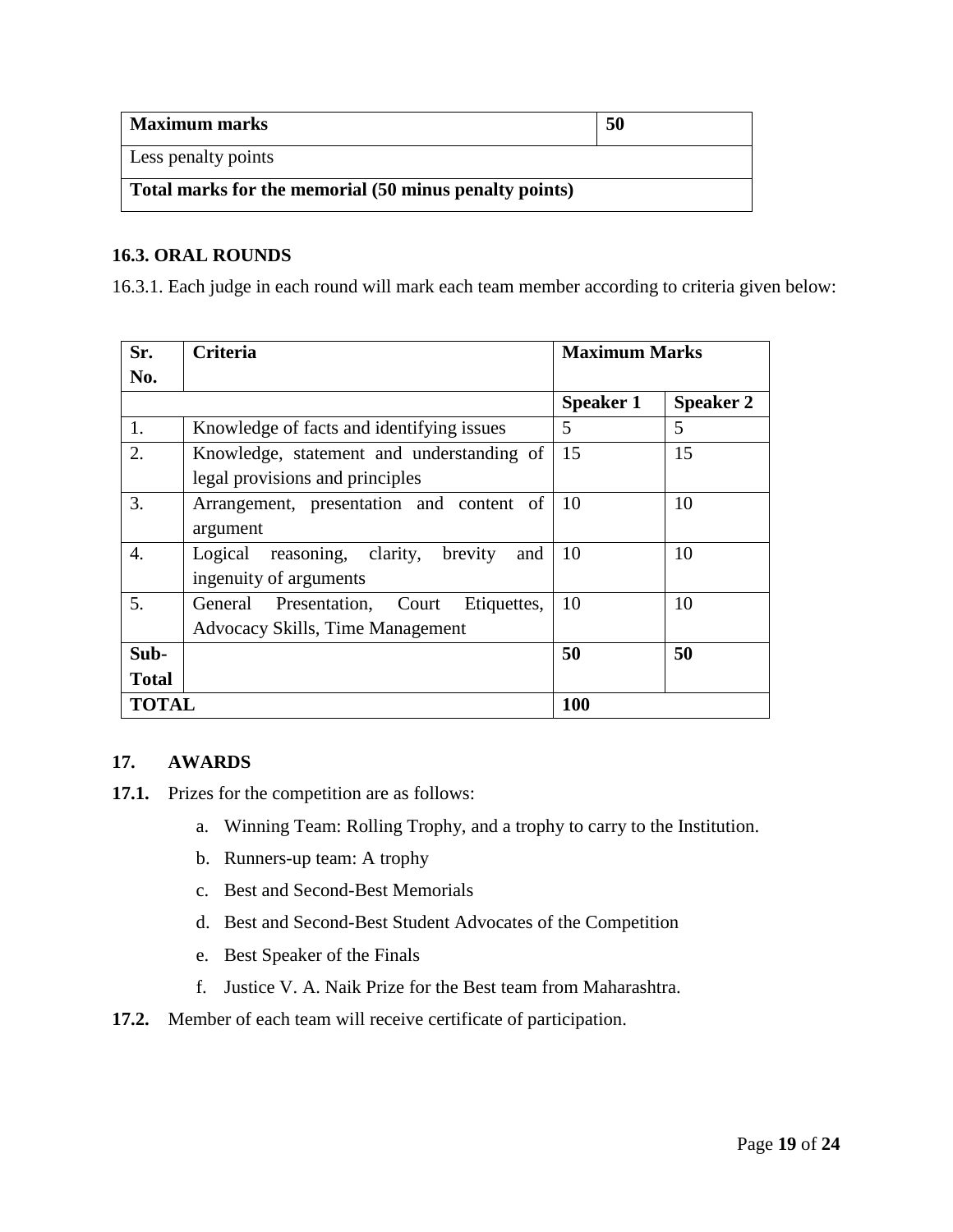## **PART VI MISCELLANEOUS**

#### <span id="page-19-0"></span>**18. CONFIRMATION OF TRAVEL ITINERARY**

18.1. Participating Teams must confirm their travel itinerary by 24<sup>th</sup> February 2019 and communicate the same to the Conveners by an email to  $\frac{\text{sp} \cdot \text{sg} \cdot \text{sg} \cdot \text{sg} \cdot \text{sg} \cdot \text{sg} \cdot \text{sg} \cdot \text{sg} \cdot \text{sg} \cdot \text{sg} \cdot \text{sg} \cdot \text{sg} \cdot \text{sg} \cdot \text{sg} \cdot \text{sg} \cdot \text{sg} \cdot \text{sg} \cdot \text{sg} \cdot \text{sg} \cdot \text{sg} \cdot \text{sg} \cdot \text{sg} \cdot \text{sg} \cdot \text{sg$ 

#### **19. ORGANISERS' EXTRA-ORDINARY POWER**

- **19.1.** All Participants are expected to maintain decorum in the Court during the competition and are expected to conduct themselves in a manner befitting the legal profession. The Organisers reserve the right to take appropriate action for any unethical, unprofessional or immoral conduct. [The Sexual harassment of Women at Workplace, (Prevention, Prohibition & Redressal) Act, 2013, and Anti-Ragging rules]
- **19.2.** The Organisers' decision as regards the interpretation of rules or any other matter related to the competition shall be final and binding.
- **19.3.** If there is any situation which is not contemplated in the rules, the Organisers' decision on the same shall be final and binding.
- **19.4.** The Organisers reserve the right to vary, alter, modify, or repeal any of the above rules without any prior notification, if so required and as they may deem appropriate.
- **19.5.** Any issue or matter concerning the Competition will be decided by the Conveners. Any grievance may be addressed to the Principal, ILS Law College, whose decision will be final.

#### **20. DISCLAIMER**

**20.1.** The material in the Competition Case is not intended to and does not attempt to resemble any incident or any person living or dead. Material in the Competition Case is fictitious and any resemblance to any incident or person, if any, is not intended, but merely coincidental.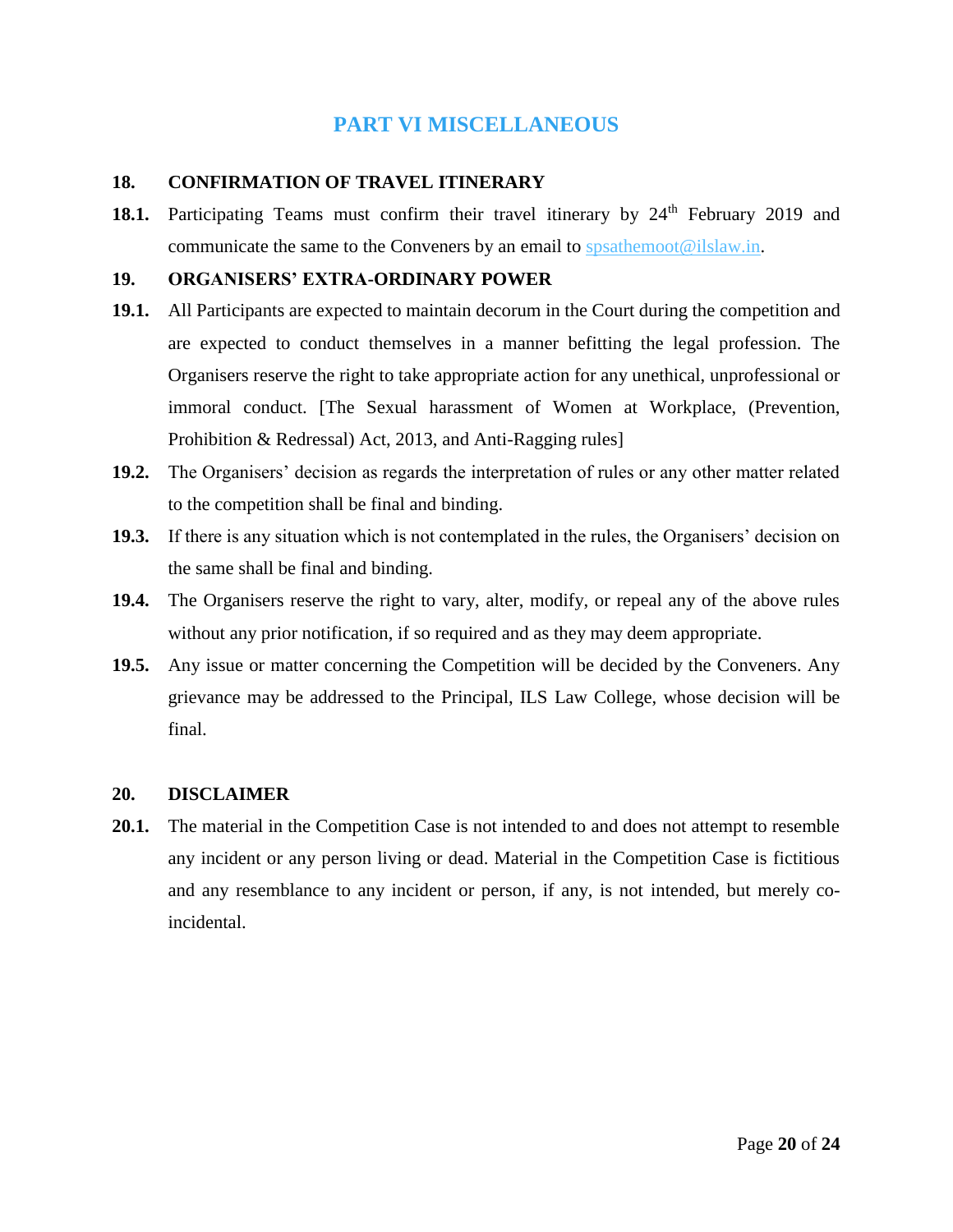# <span id="page-20-0"></span>**TIMELINE FOR THE COMPETITION**

| Release of Competition Module                              | 29th November 2018             |
|------------------------------------------------------------|--------------------------------|
| <b>Online Registration Opens (Preliminary)</b>             | 29 <sup>th</sup> November 2018 |
| <b>Online Registration Closes (Preliminary)</b>            | 18 <sup>th</sup> December 2018 |
| Last Date for seeking clarifications to Competition Module | $23rd$ December 2018           |
| Last Date for sending soft copy of Memorials by Email      | 1 <sup>st</sup> February 2019  |
| Hard copy of Memorials must reach Organisers on or before  | 8 <sup>th</sup> February 2019  |
| Declaration of Results of Memorial Elimination Round       | 10 <sup>th</sup> February 2019 |
| <b>Online Registration Opens (Final)</b>                   | 11 <sup>th</sup> February 2019 |
| <b>Online Registration Closes (Final)</b>                  | 14 <sup>th</sup> February 2019 |
| Confirmation of Travel Itinerary of Teams by Email         | $24th$ February 2019           |
| Inauguration, Draw of Lots, and Exchange of Memorials      | 7 <sup>th</sup> March 2019     |
| Preliminary Rounds                                         | 8 <sup>th</sup> March 2019     |
| Semi-Final Rounds, Final Round and Valedictory Session     | 9 <sup>th</sup> March 2019     |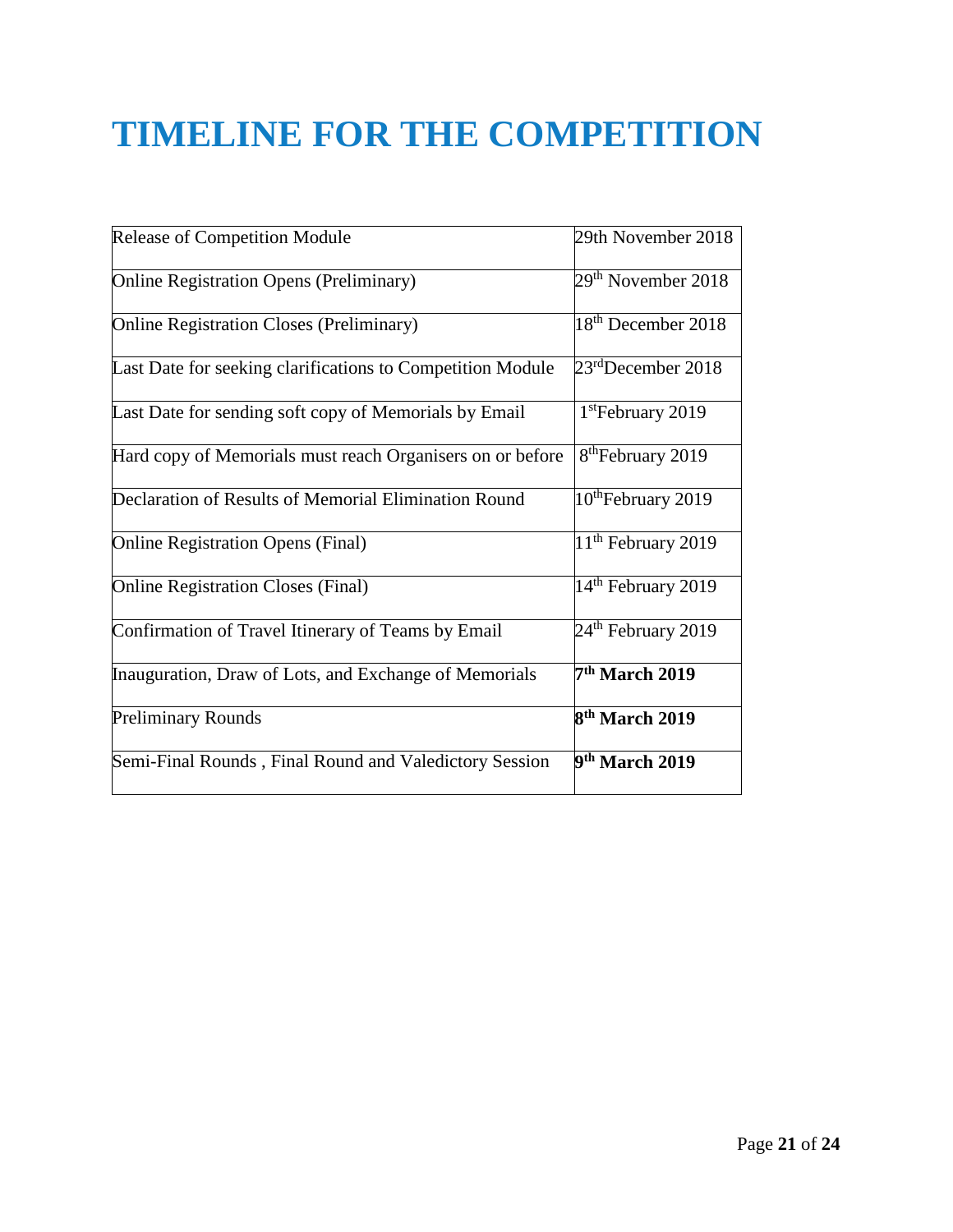# <span id="page-21-0"></span>**CONTACT**

# **STUDENT CONVENERS FACULTY CONVENERS**

#### ● **PROBLEM CLARIFICATION CONVENERS**

HRUCHA DHAMDHERE MS. SMITA SABNE +91 - 8087446542 +91 - 9422504078

+91 - 9769980144 +91- 8788915378

SHUBHANGI SHARMA DR. DEEPA PATURKAR +91 - 9314888860 +91 - 9890011494

STEPHANIE NAZARETH MS. SWATEE YOGESSH

 MS. RAJALAXMI JOSHI +91 - 8087070185

#### ● **TRAVEL AND ACCOMODATION CONVENERS**

ARNIK PARMAR +91 – 9769599211

RAGHAV SHARMA +91 – 7507765341

SHUBHANGI SHARMA +91- 9314888860

> **COMPETITION EMAIL [spsathemoot@ilslaw.in](mailto:spsathemoot@ilslaw.in)**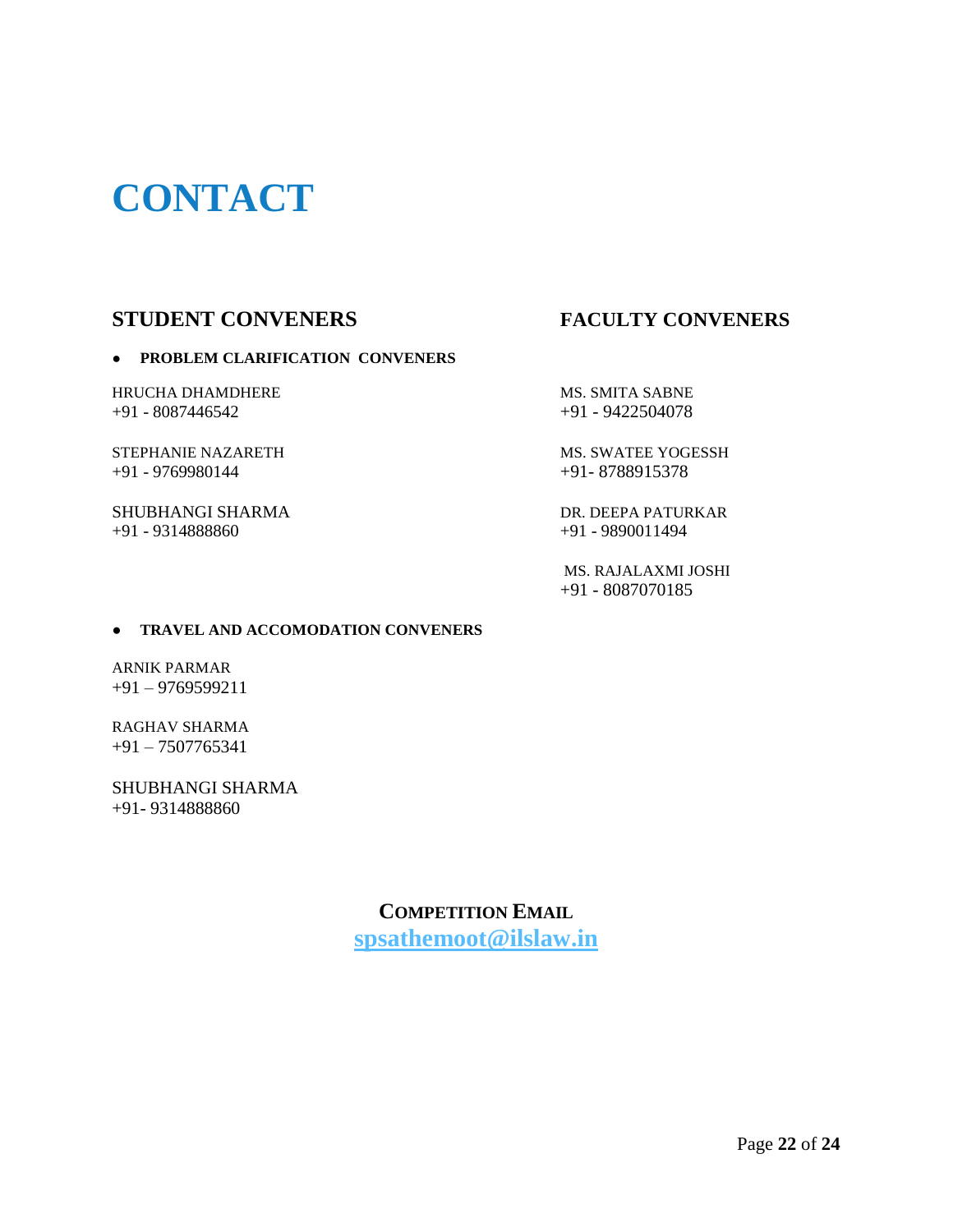# *Remembering S. P. Sathe*

# **THE 13TH NATIONAL MOOT**

# **COURT COMPETITION 2018-19**

<span id="page-22-0"></span>**REGISTRATION FORM**